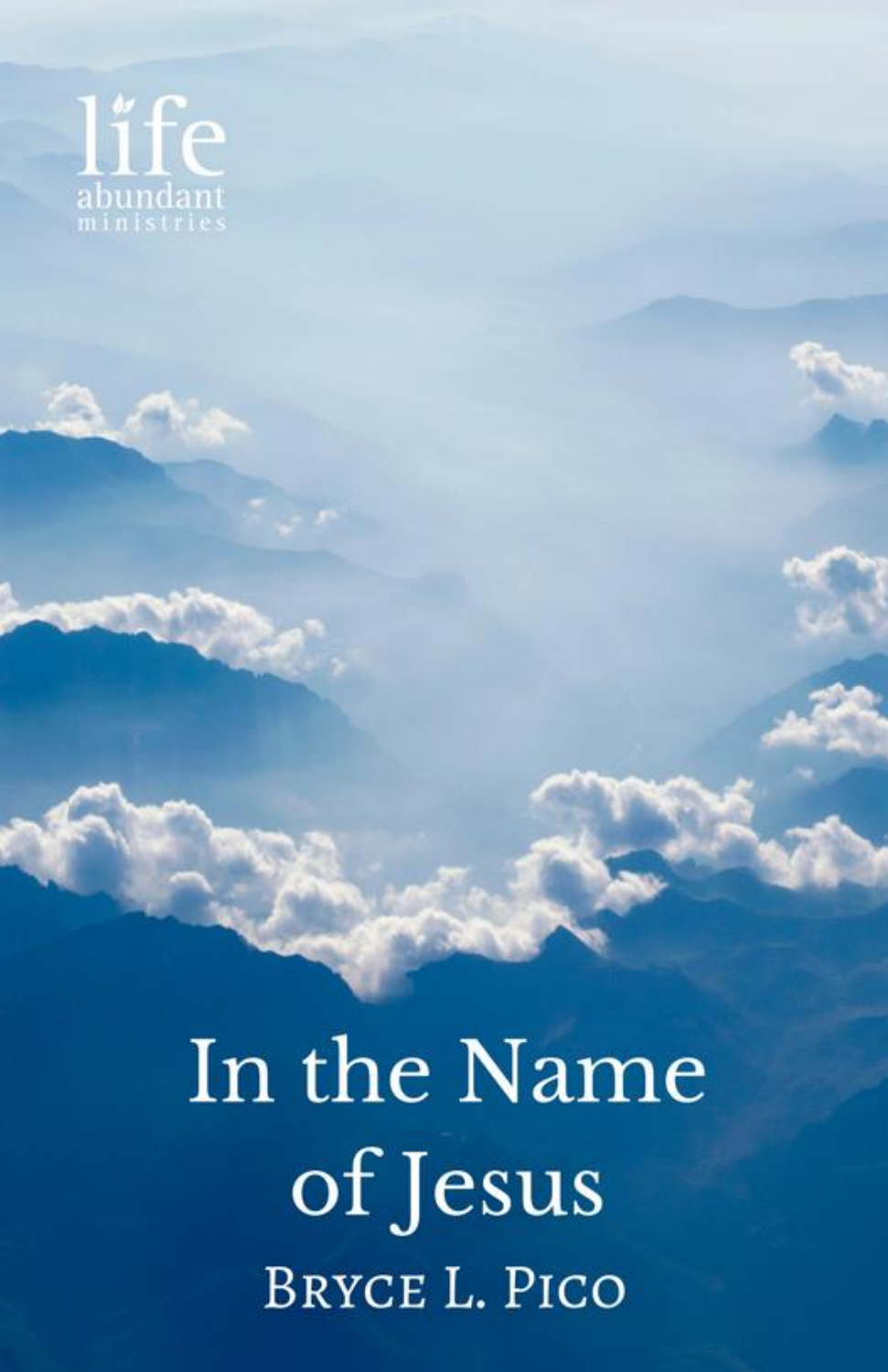Unless otherwise indicated, all Bible quotations are taken from the King James Version.

Copyright 2017, Life Abundant Ministries

Mail correspondence to: Life Abundant Ministries 4357 East Dansville Road Webberville, MI 48892

Email correspondence to: [info@life-abundant.org](mailto:info@life-abundant.org)

Visit our website at: [www.life-abundant.org](http://www.life-abundant.org/)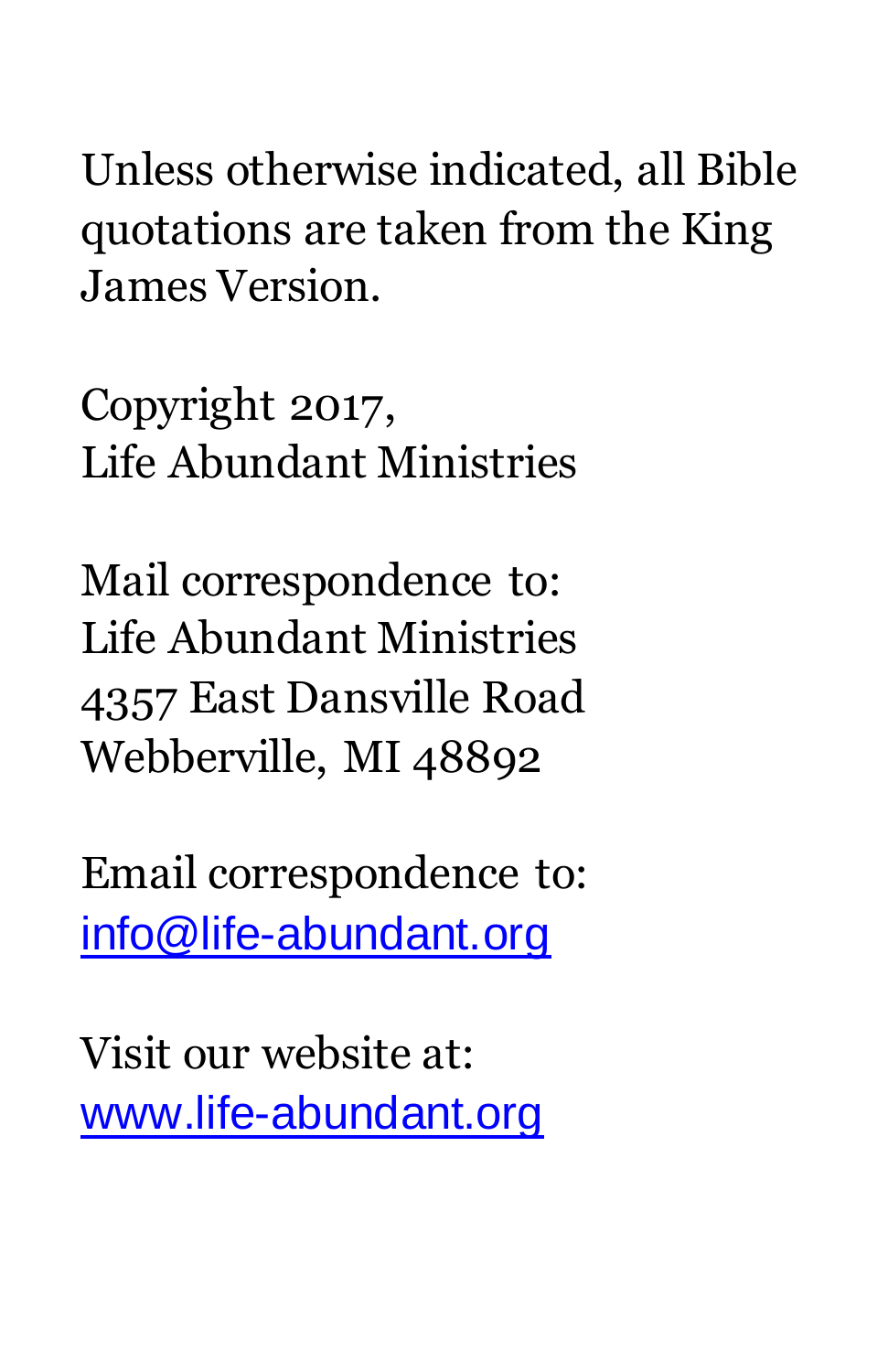# **In the Name of Jesus**

# **By Bryce L. Pico**

# **As believers in Jesus Christ, we live in God's Kingdom outpost on earth.**

*Whatsoever ye shall ask in my name, that will I do, that the Father may be glorified in the Son. If ye shall ask any thing in my name, I will do it.*

–John 14:13-14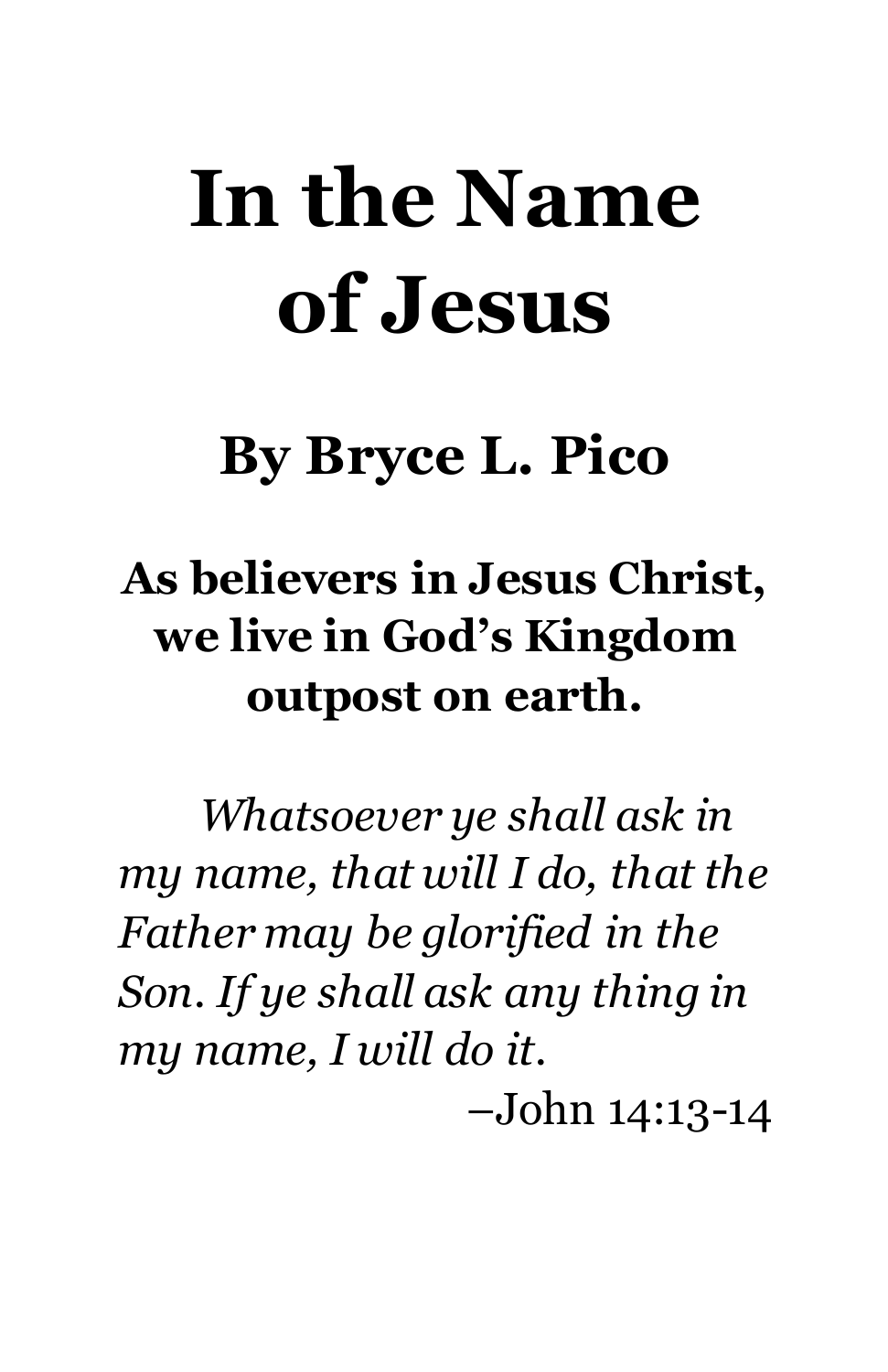In the Bible, when Jesus was getting ready to die on the cross, He told His friends that if they asked God anything in His Name (Jesus Christ) they were sure to receive it. Later (after Jesus rose from the dead, went back to be with His Father God, and gave His people the Holy Spirit) Peter and John healed a man invoking the Name of Jesus. Was the Name just a tagline that people were supposed to put on the end of their prayers so that God knew who was on His side?

The Name of Jesus isn't just a password that gets you into the God club. It is a real place within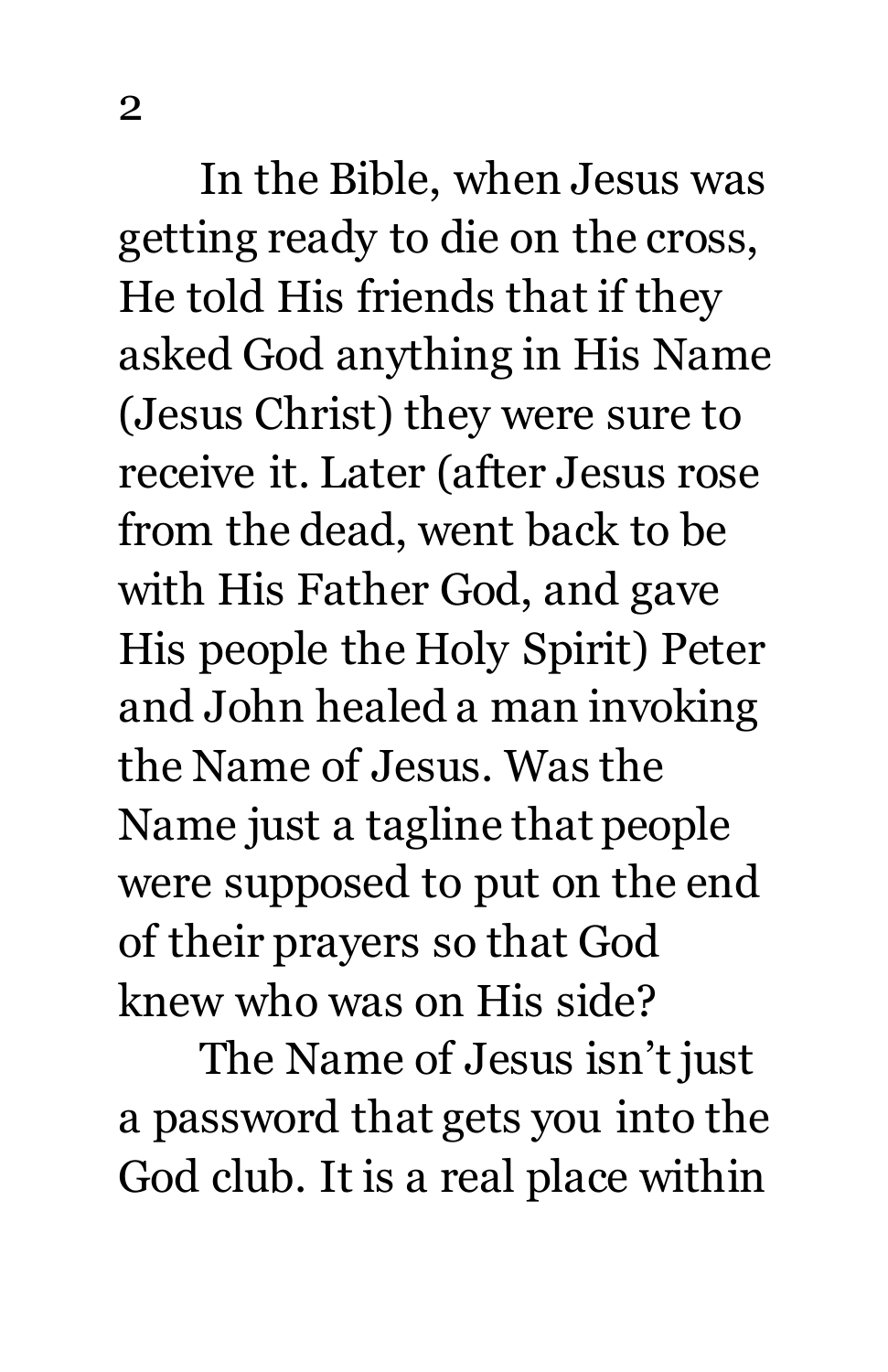which God's people live and from which they minister. Unfortunately, many of the people who claim to be in the Name of Jesus have no idea where they are. If you talk to people who believe in Jesus and try to explain the concept of the Name as a place, most would probably think you're some sort of spiritual spook.

Before you join that crowd and pass judgment, let me explain what I am talking about. As is the case with all things that come from God, Jesus—His Son—had a name that carried within itself His specific purpose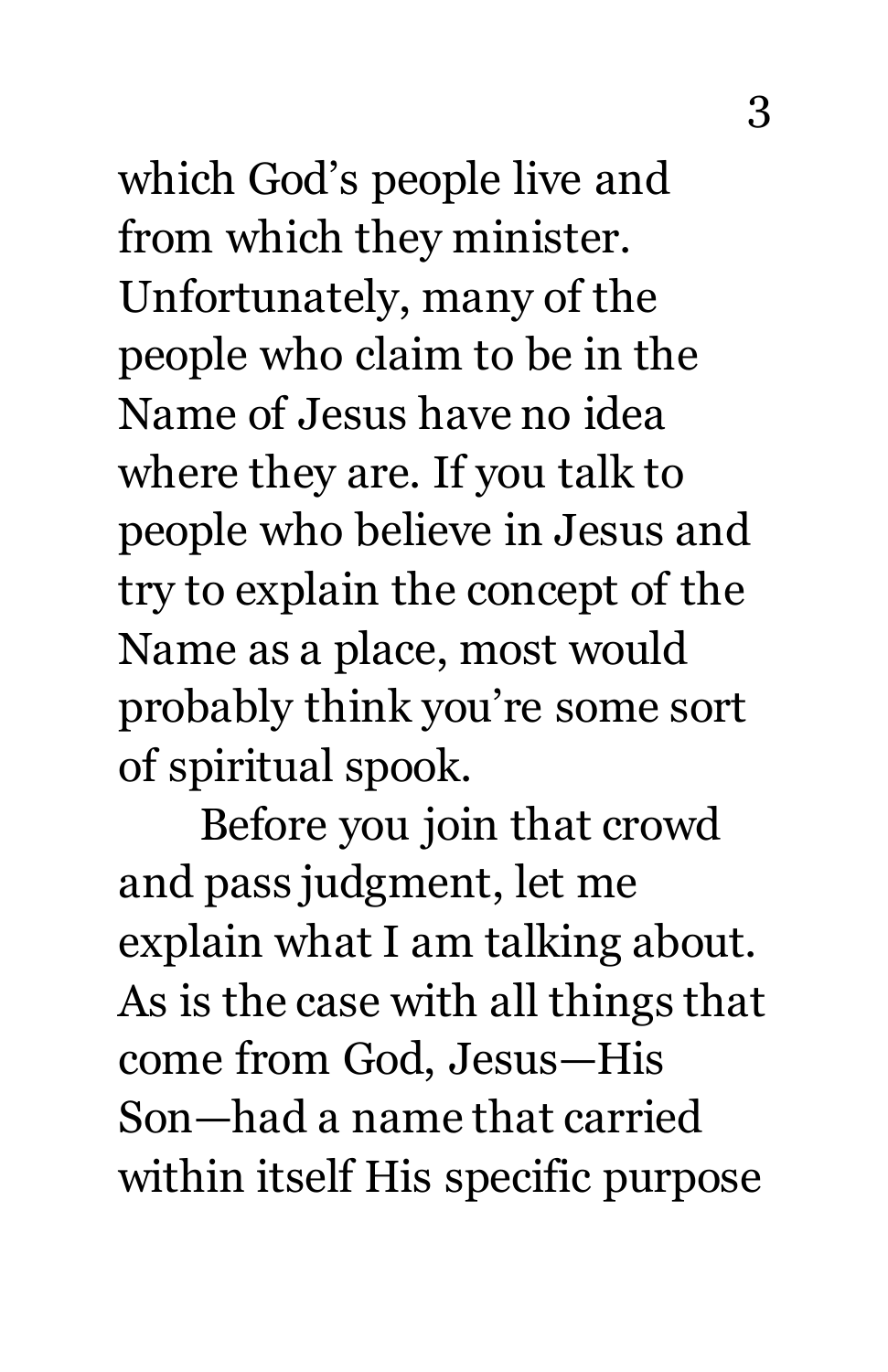for being. In God's way of thinking, a name defines the characteristics and purpose of the object named. What you are named (or called) is who you are, according to God.

### **What is in a Name?**

In Hebrew, the word *shem* means "name" or "renown." One's name was the means by which his or her reputation would be carried. In fact, God put His own reputation upon one of Noah's sons in the wake of the catastrophic flood of Genesis 7-10. The means of restoration of humankind to its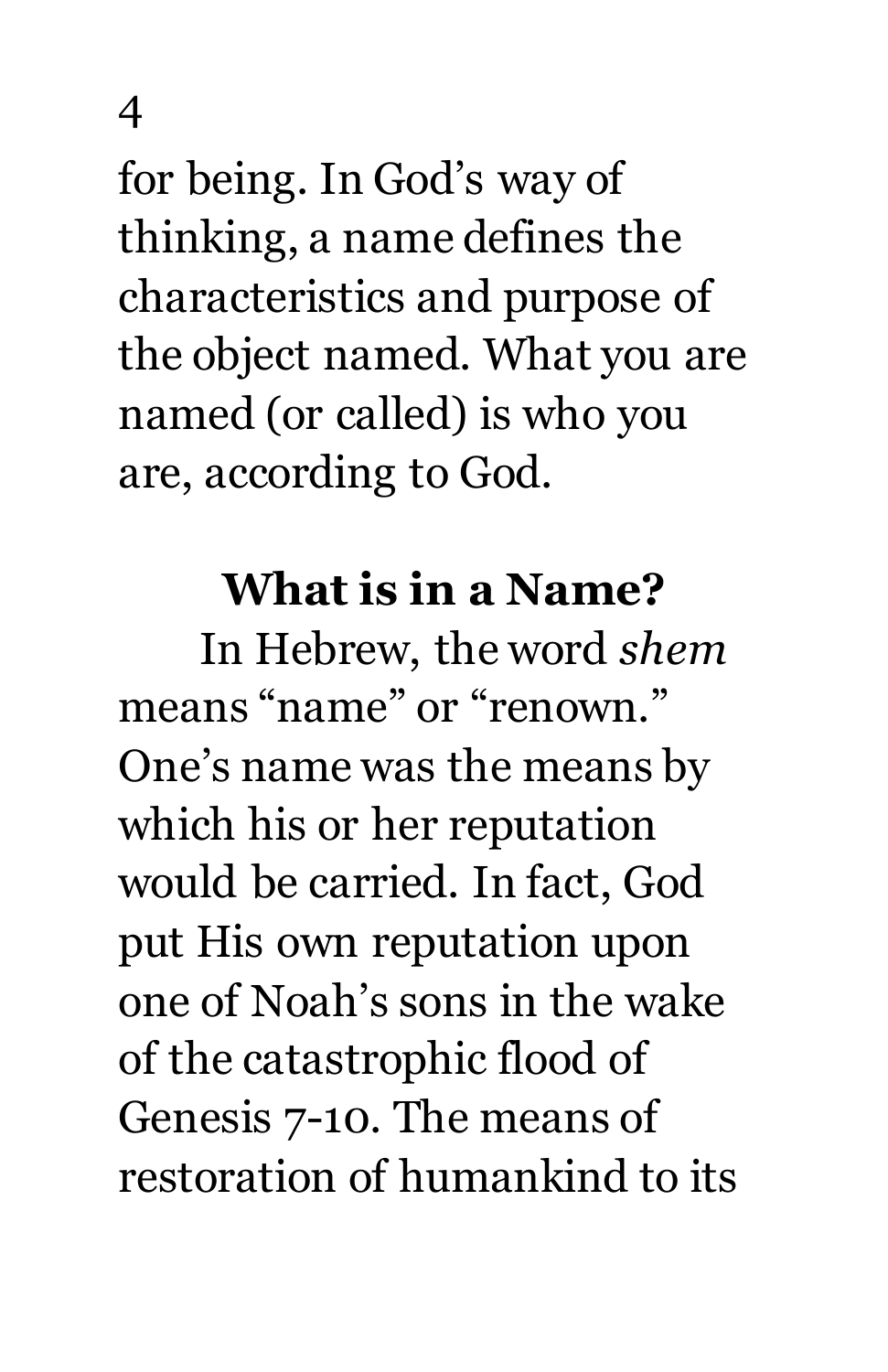proper place on good terms with God would come through the family of Shem, "The Name."

How does Jesus' name have any bearing on who He was and is? Well, what you call something speaks forth what that thing will be. For example, if you call a child a "loser" long enough and consistently enough, he will begin to believe that he is a loser and will begin to live like one. On the other hand, if you tell a child he's a "winner" he'll begin to gain confidence and will see success in his life.

This isn't a psychological theory, it's a fundamental truth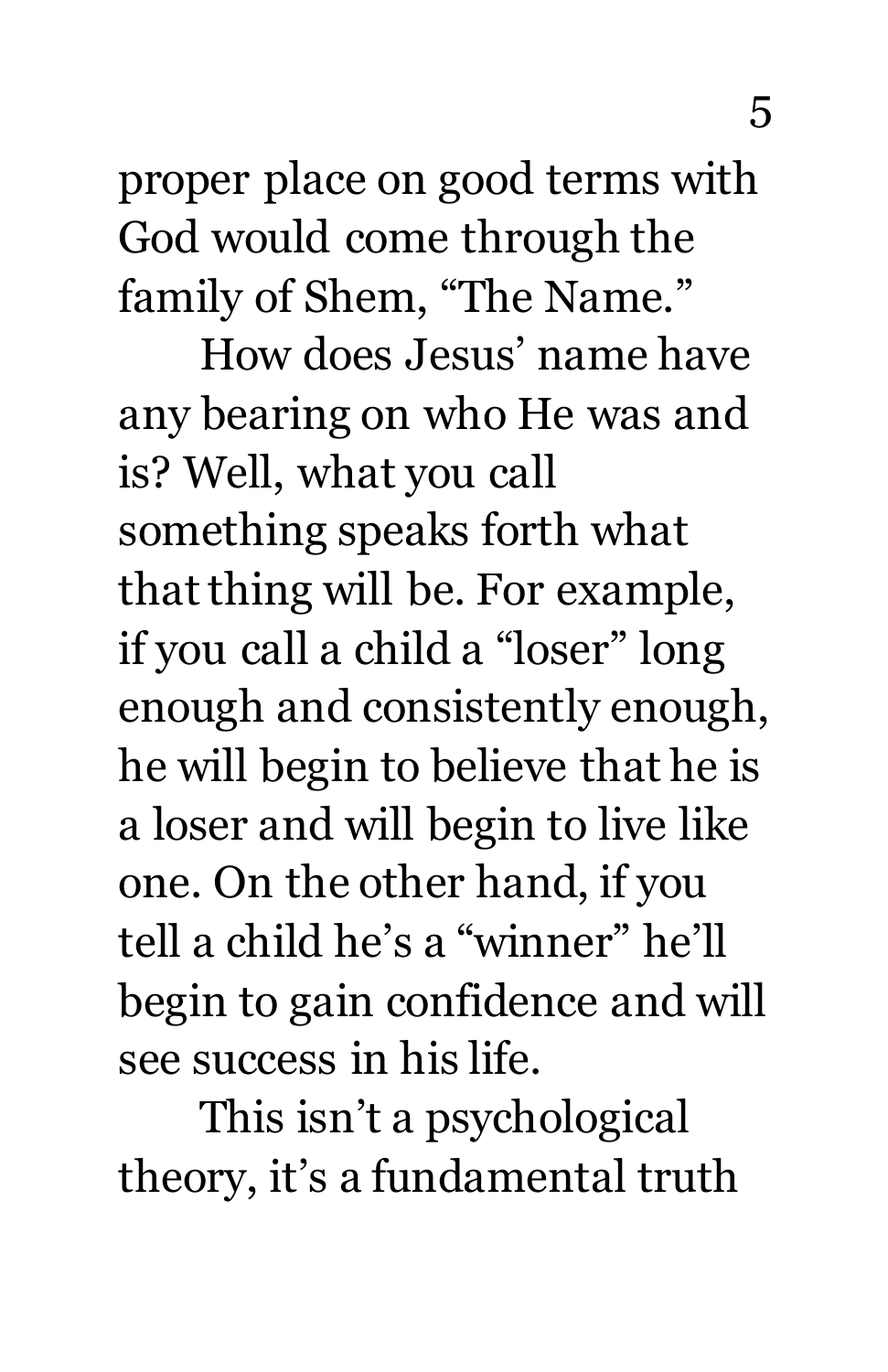of existence because God created the universe according to one of His core principles—when God says something, it immediately comes into existence in the physical realm. Evidence can be found for this in the very first chapter of Genesis. God said "Light, be!" (the literal translation from Hebrew) and light was brought into the universe, never to be extinguished. From that moment when God spoke, light has been expanding outward with no signs of stopping.

As God spoke more commands, more things—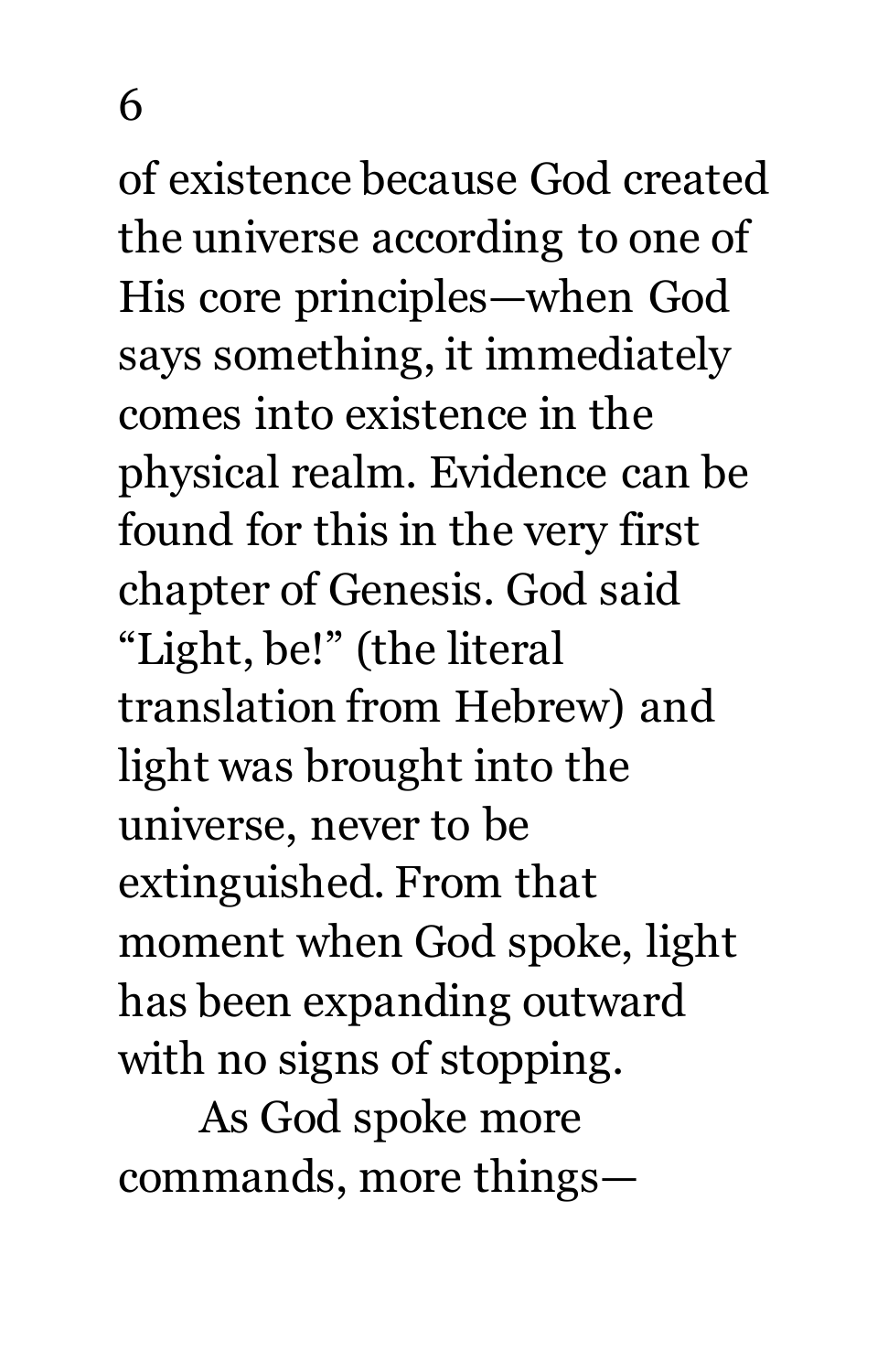including plants, animals, and people—came into being and continued to spread outward from their initial beginnings. This was done through God's power of multiplication and increase. As is the case with light, God's creation didn't just expand with regard to numbers, but also in size and scope. The same can be said of the Name of Jesus.

## **Making a Name for Himself**

When the angel Gabriel told Mary that her child would be named "Jesus," it was to bring forth something from God into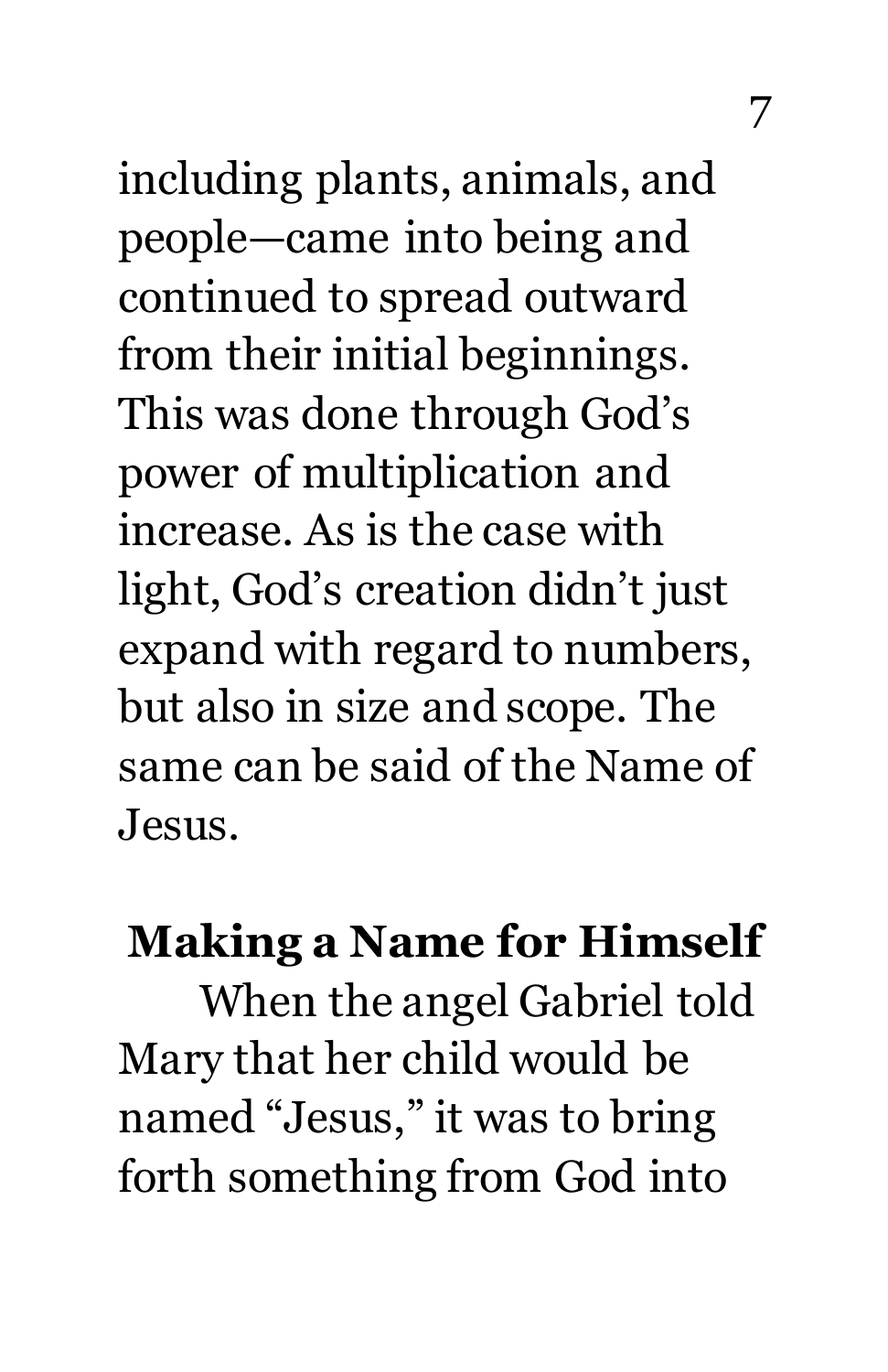our physical existence that could not be contained or restricted. Not only did the man named "Jesus" grow and mature physically, but also in God's wisdom. By the time He connected with the Holy Spirit at age 30 (Matthew 3:13-17), Jesus was ready to spiritually expand to a degree which no one had known since the Garden of Eden.

By receiving the Spirit at His baptism (Matthew 3:13-17), the Name of Jesus became activated as the primary outpost of the Kingdom of Heaven in the physical world. In Hebrew,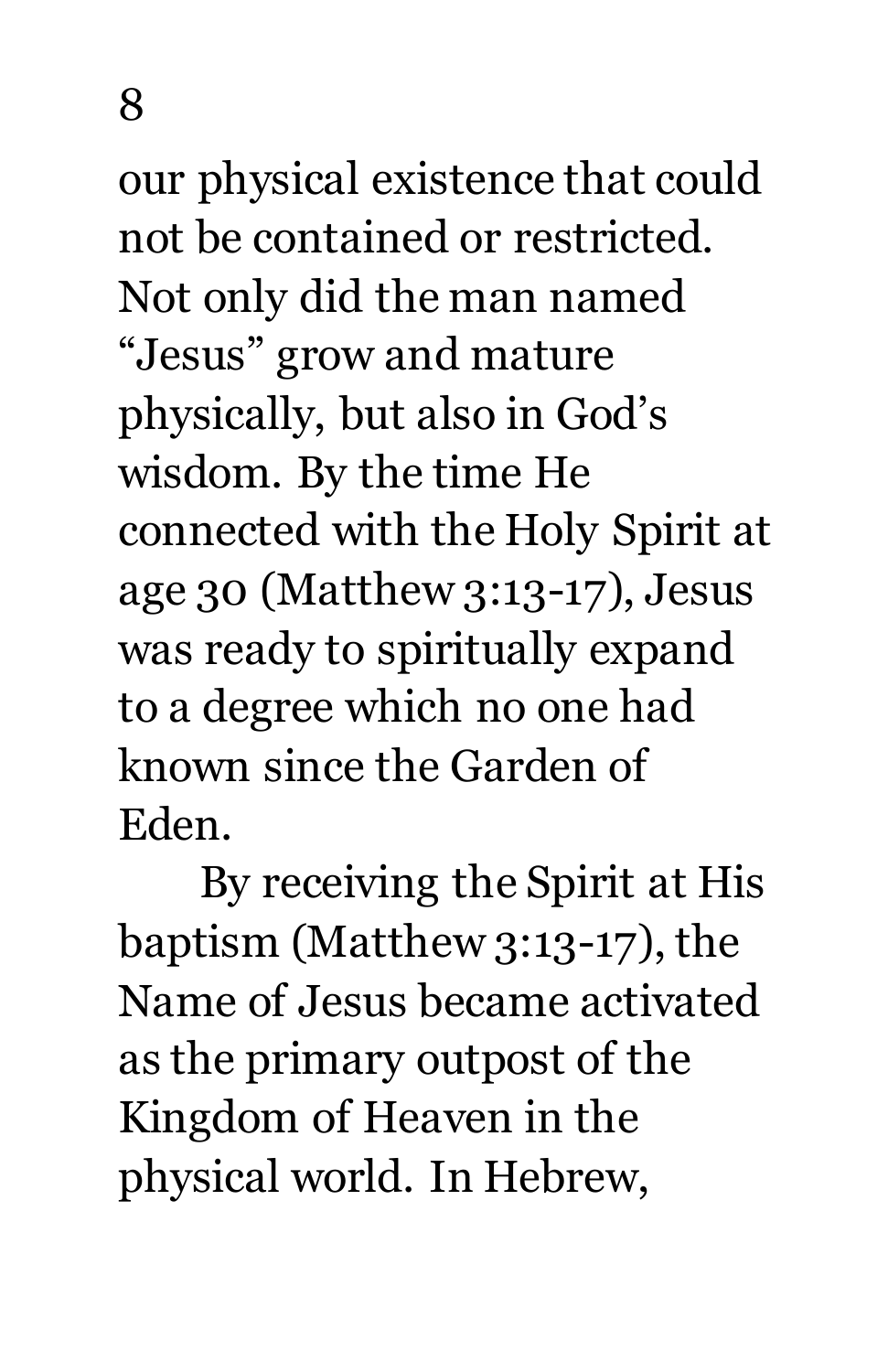"Heaven" is *shamayim*, a word that means "heaved up place." In the case of "Kingdom of Heaven," it can be understood as the "higher place where God lives and rules." Heaven is not a place reserved for people when they leave their bodies behind at the funeral home. Heaven was created by God at the same time He made the earth and it exists on a higher dimensional plane than the physical world that we experience with our five senses.

Previously, the Kingdom connected with physical existence only in temporary circumstances. But once Jesus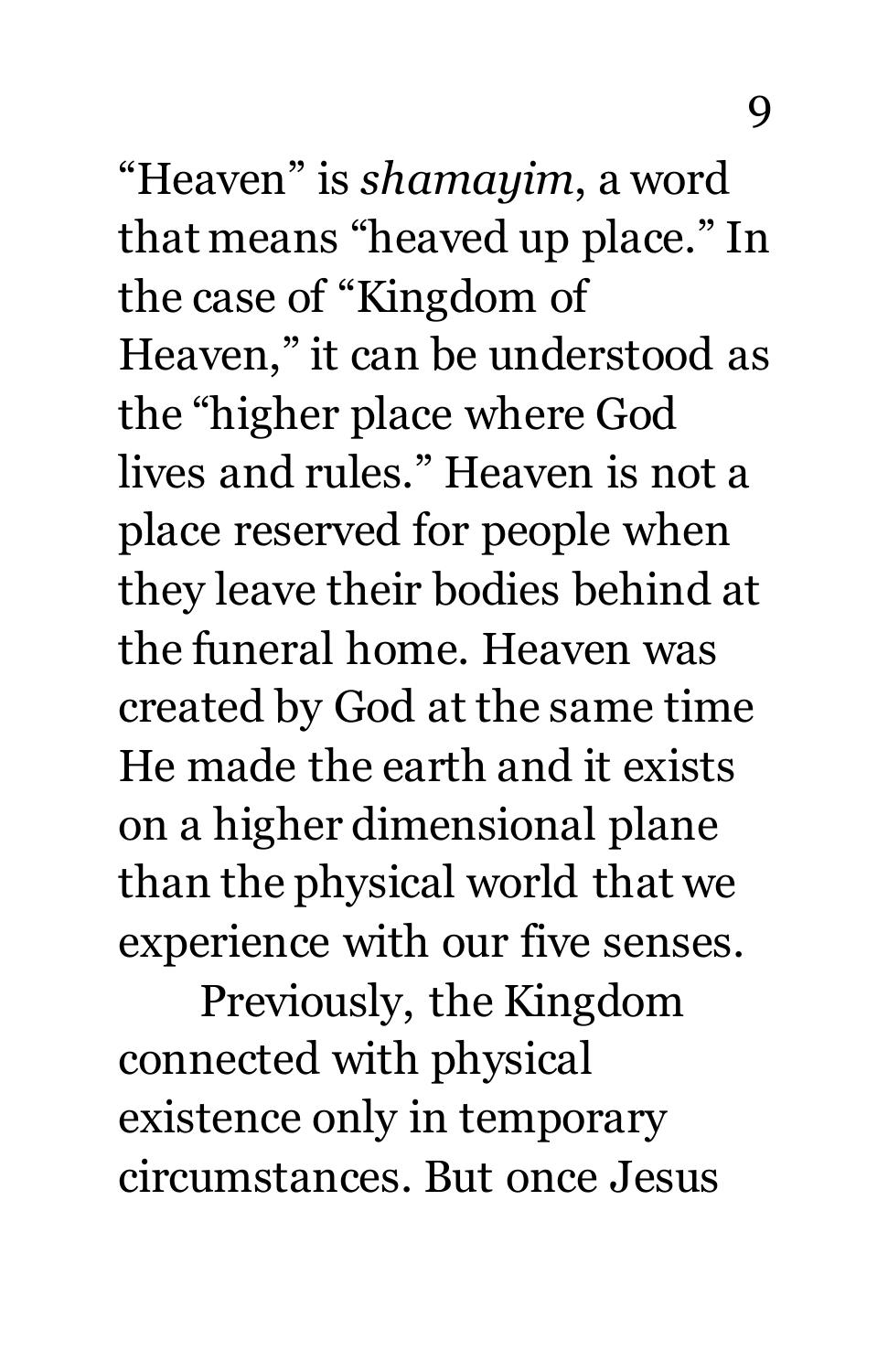reached maturity and was able to step into His calling—the purpose for which He was named—the parallel dimensions of the material and spiritual intersected at a focused point that could not be undone.

#### **In the Beginning**

You see, we were created in the image of God (Genesis 1:26- 28) to rule over this world by allowing Him to speak through us, but lost our power when our original parents, Adam and Eve, yielded to God's adversary (Genesis 3:1-24). Since that time, we've been in bondage as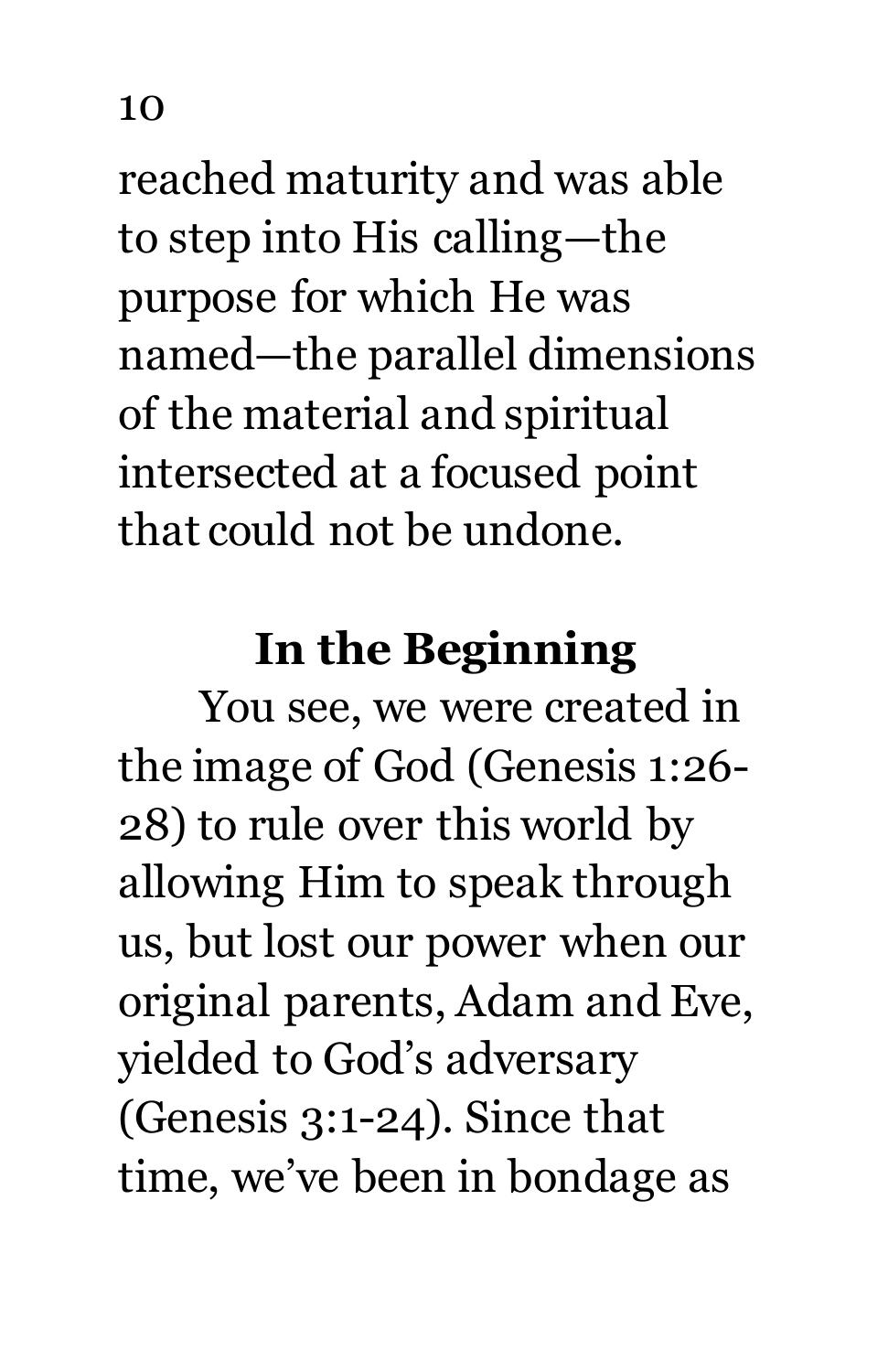physical beings to an evil spiritual master. We lost our place in the grand scheme of things.

Lucifer, like all angels, was created by God to be the servant of a human being—likely Jesus Himself. But this particular angel became jealous of the One he was called to serve and rebelled against God. Created beautiful but rendered repulsive due to his rebellion, the devil was cast into our world to be a prisoner under our authority.

Unfortunately, Adam and Eve neglected their assignment. Under the guise of a serpent—a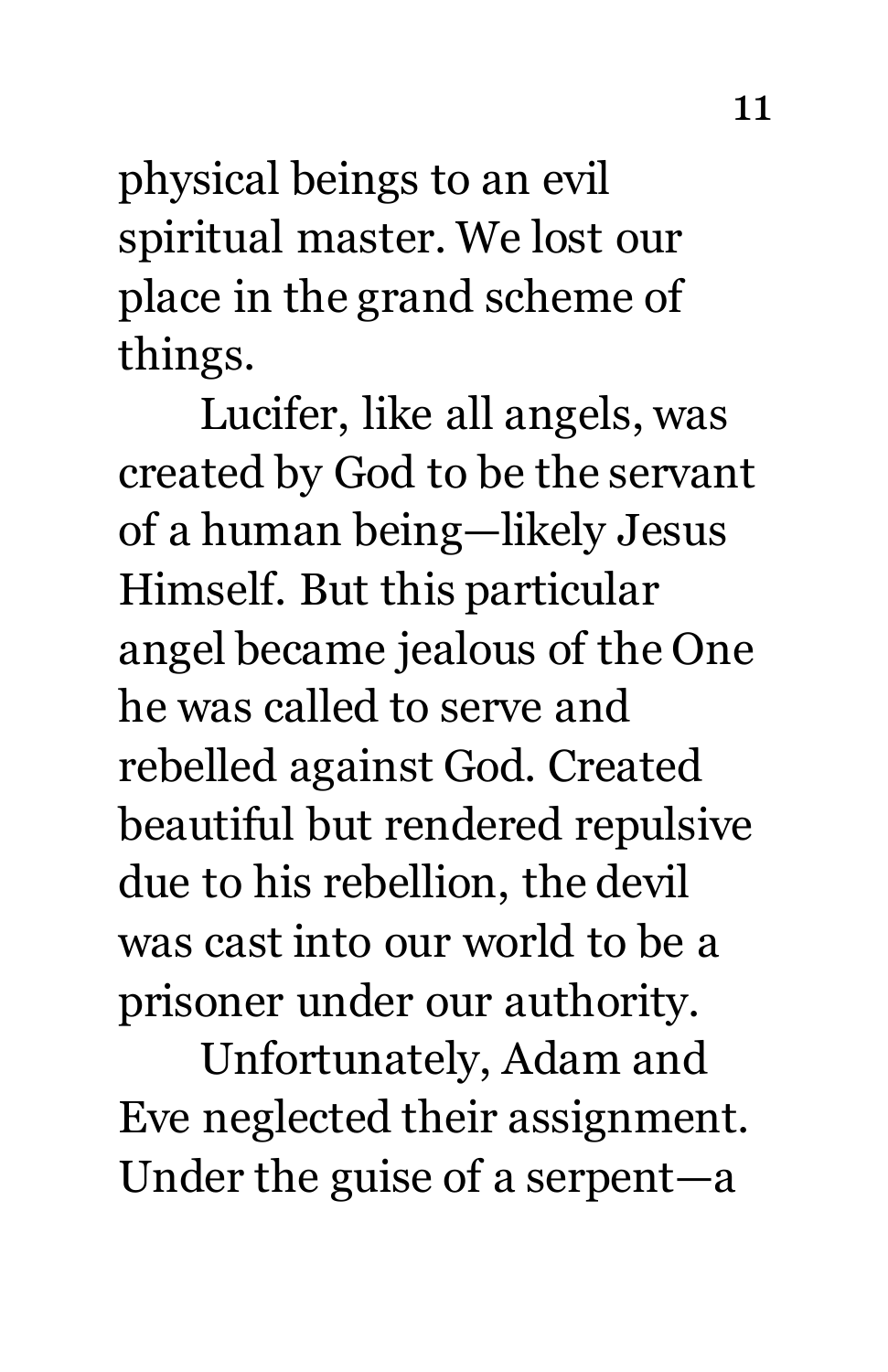creature over which the first humans were commanded to exercise power—the devil deceived our first parents and wrested God's delegated authority away from mankind. Through what has become known as "The Fall," our physical realm was twisted to come under the usurped authority of this rebellious angel. He is holding us hostage as human shields in his spiritual war.

## **Taking the Wrong Name**

In the Bible, God's adversary is named "Satan," which is a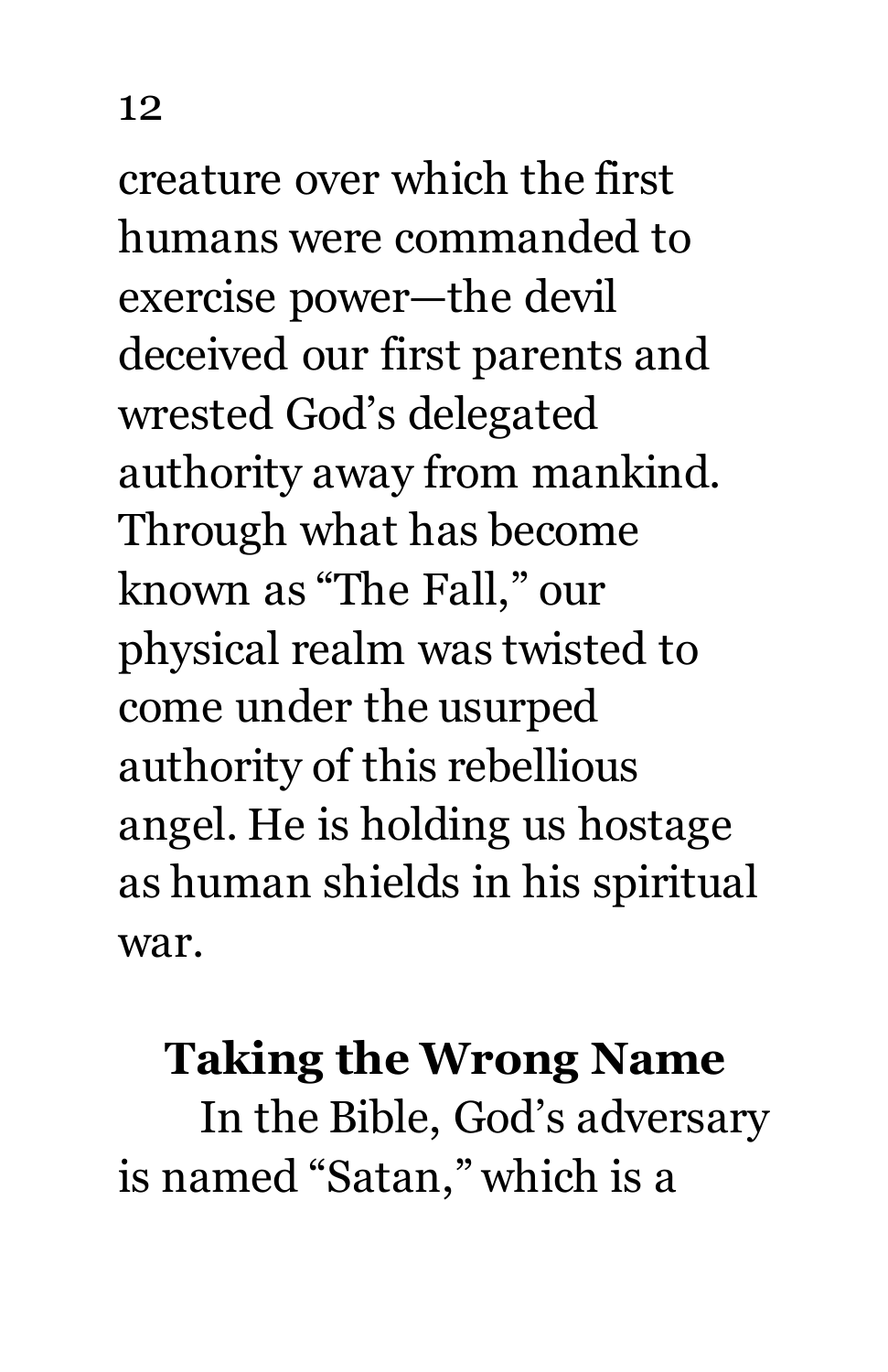variation of the Hebrew word for "accuser" or "slanderer." When Adam and Eve turned away from God, they joined themselves to Satan and took his name, which brought with it his nature. Satan can only speak lies—he exists solely to steal, kill, and destroy what was made by God (John 10:10).

Under the Name of Satan, the first people ceased to be truth-speaking, creative beings existing in the likeness of God. They instead became accusatory, lying parasites, seeking to feed off the creation of others. This can be seen in Genesis 3 when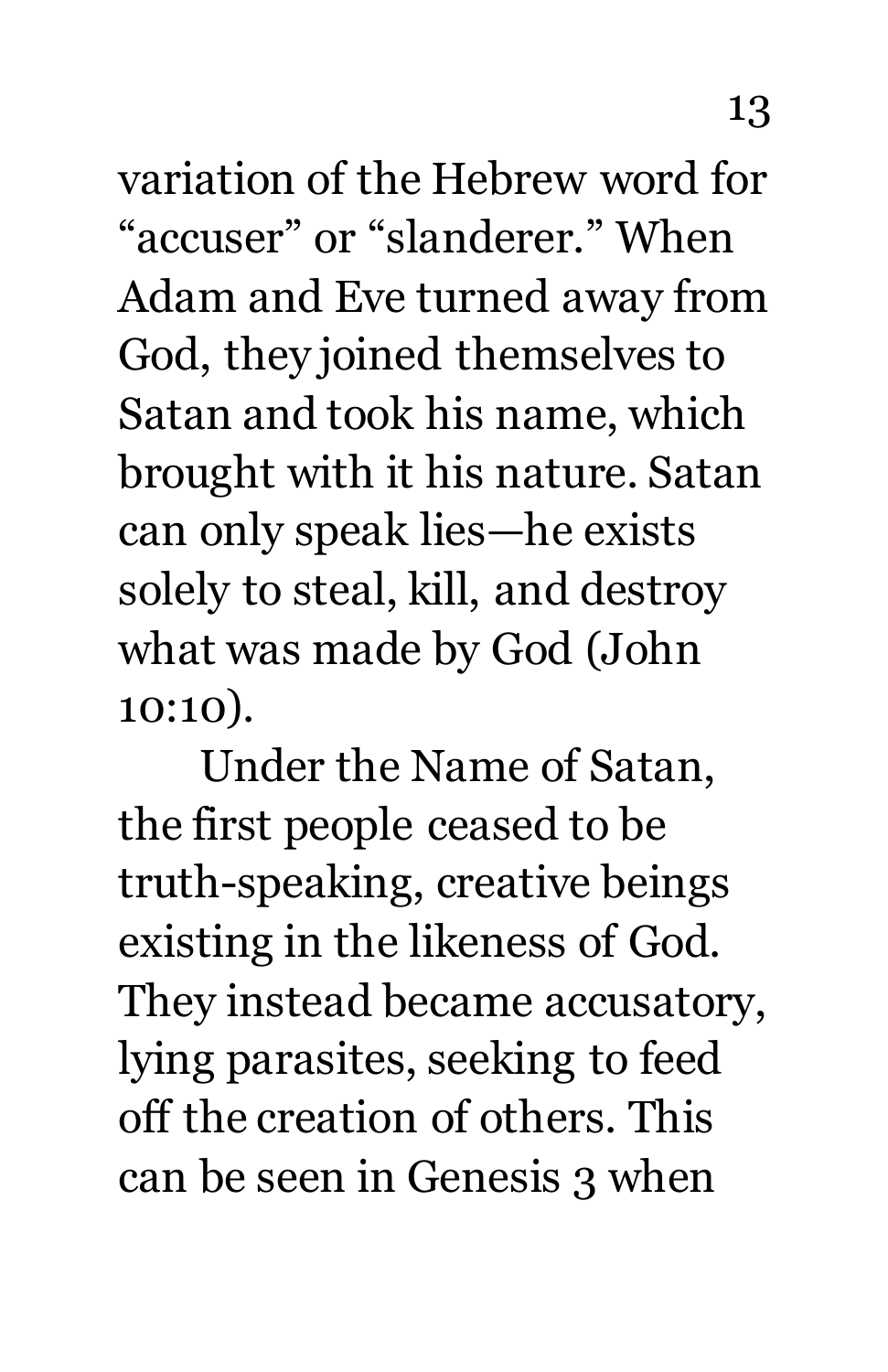God questions his people about their traitorous actions. Rather than admit their failure—that they had disobeyed God's commands—Adam and Eve each tried to divert the blame toward others so as to excuse their own actions.

Satan's long-term plan is to place the blame for his own rebellion upon others. He does this by feeding thoughts to people that cause them to speak and act (a counterfeit of God's system) against their Creator. Humans end up waging Satan's battle for him (he has no real power of his own). When the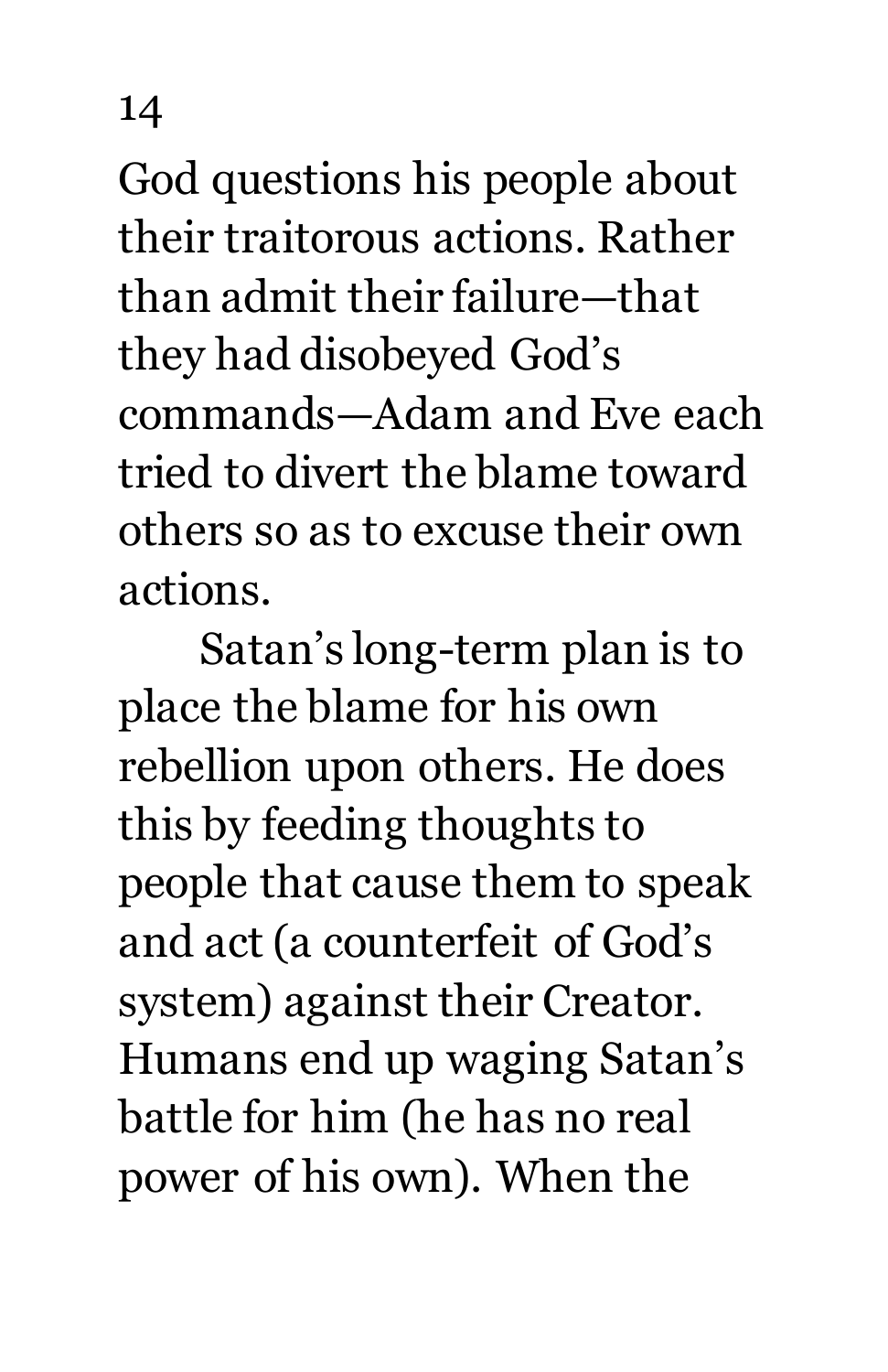time comes for final judgment, Satan will assert that each human who committed crimes against God should face the punishment for sin, even though the ideas to do wrong came from him. Satan hopes to excuse himself by accusing others.

Adam and Eve, through their decisions, moved from the Garden of Eden (a place of peace and plenty where they could hear and implement the proclamations of God without interference) into the Name of Satan (a place of strife and lack where the voice of God would be obscured by the static of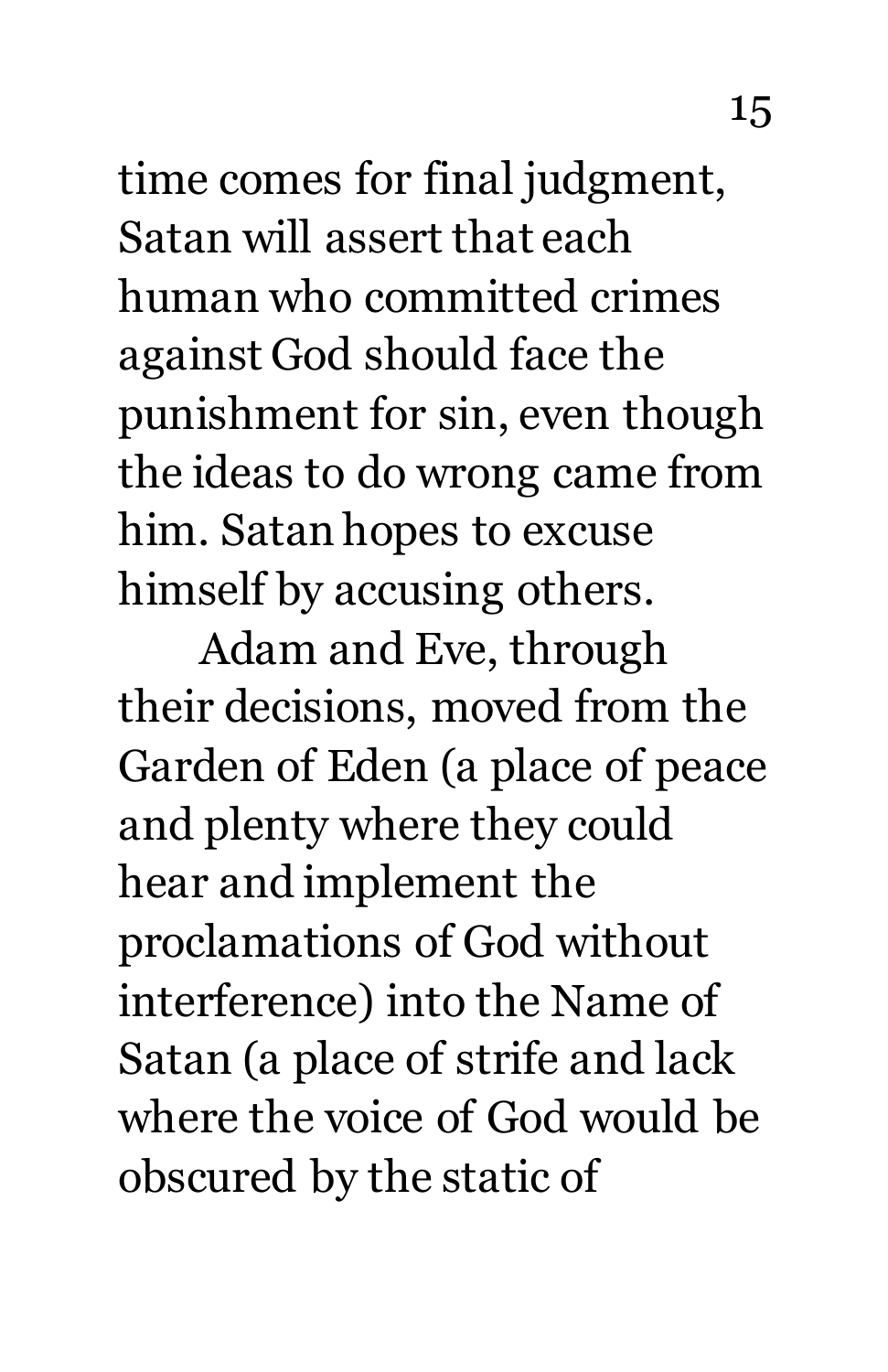emotion and fleshly desire). In the Name of Satan, everyone is in opposition to God and each other. The world sank from its place under the authority of God into the bondage of Satan—we took upon ourselves the imprisonment and punishment intended for the devil. It's in this place that those outside the Kingdom still dwell.

What's worse, many people who actually reside in the Name of Jesus through His death and resurrection still live like they're in the Name of Satan. They walk, talk, and act in the physical realm like their former master—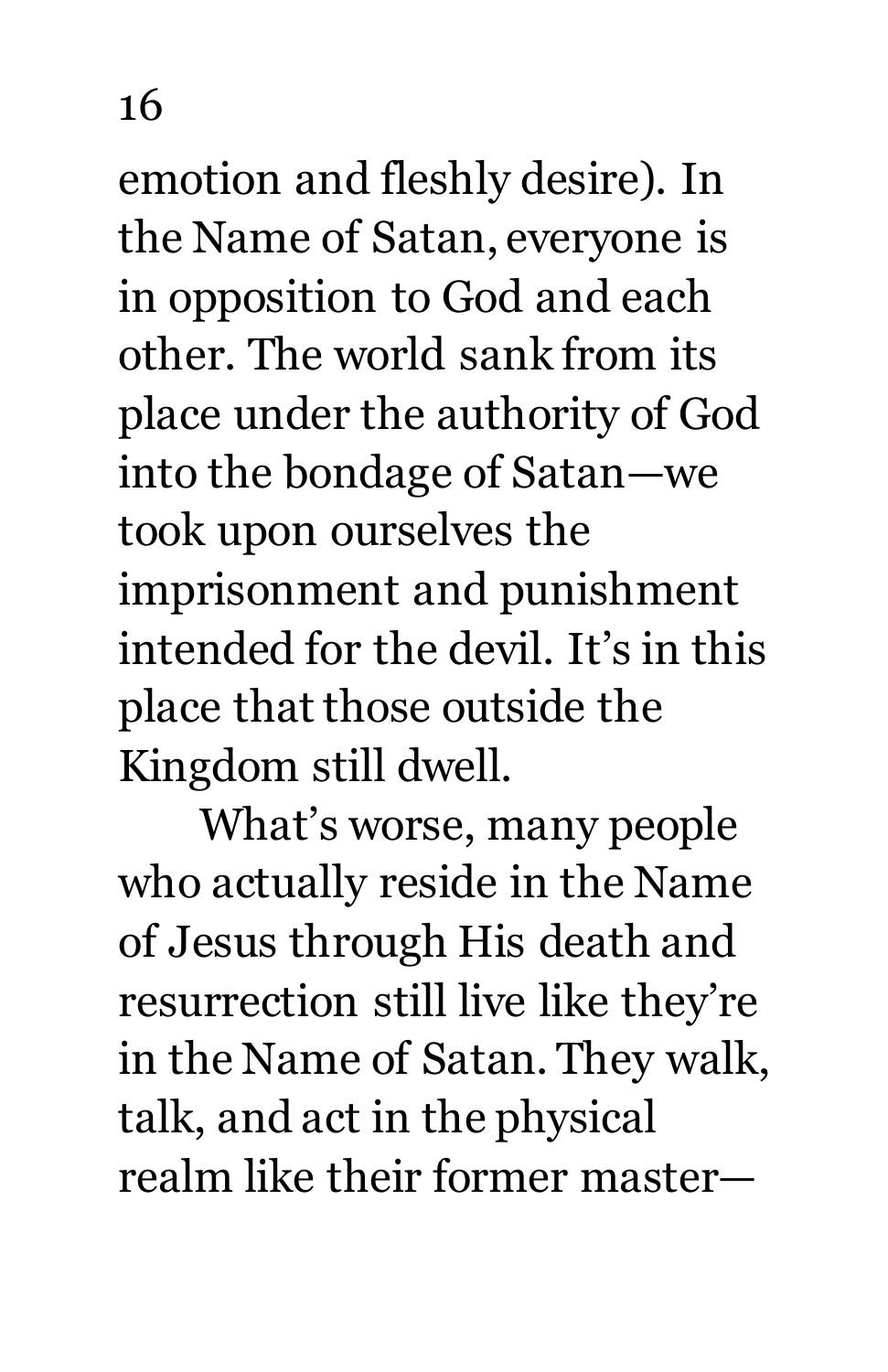as accusers, liars, and thieves. These people are unaware of the fullness of their freedom due to deception and ignorance.

#### **A Name Above All Names**

At this point, we should take some time to focus on who Jesus really is. Today, thanks to generations of translations, He is known as Jesus Christ. His given name in Hebrew was "Yeshua," which means "God's Salvation."

"Salvation" means "to be restored to wholeness, with nothing missing or broken." In times past, people would apply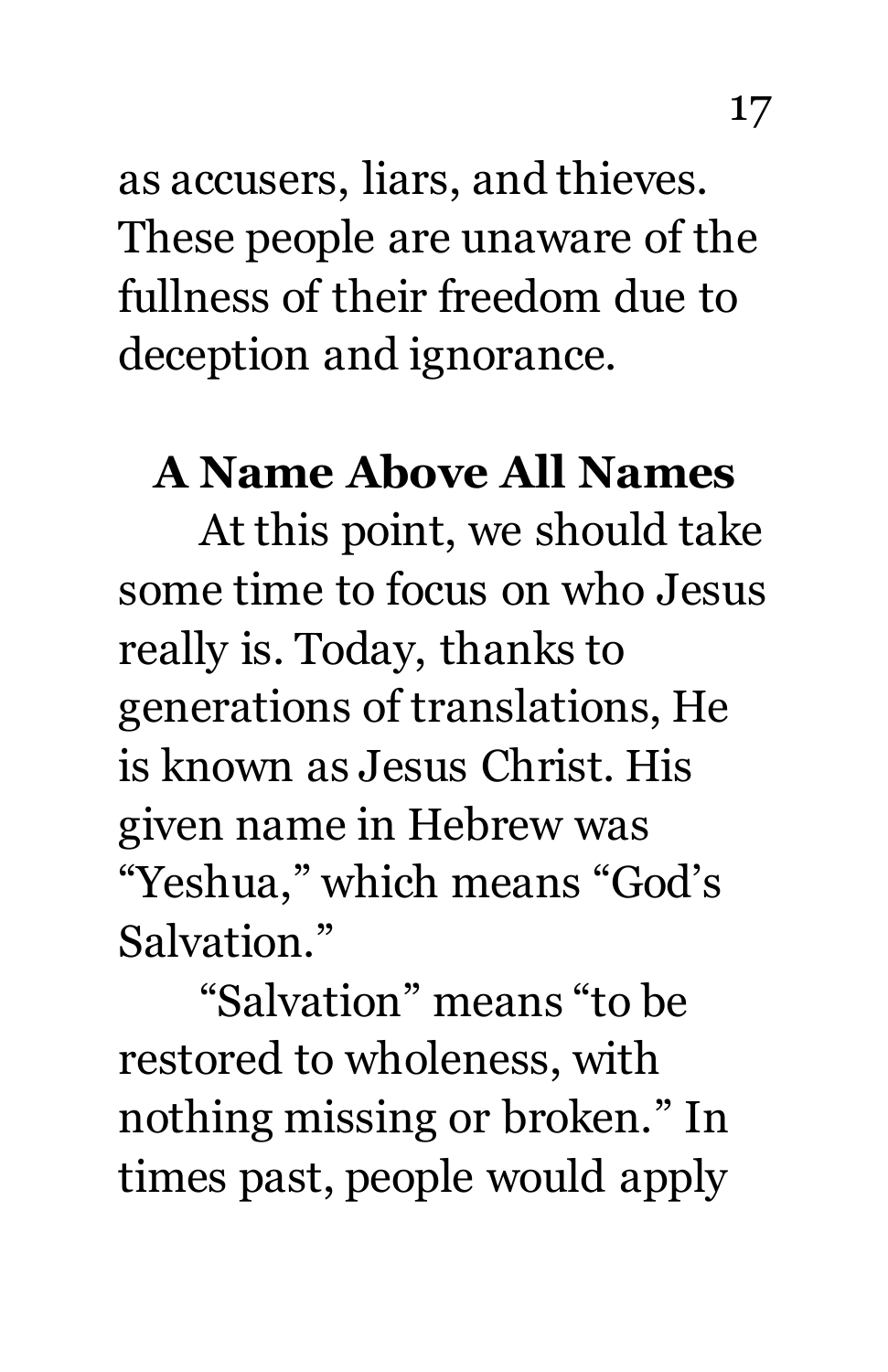salve to a burn or wound to help the healing process and lessen scarring so that little or no evidence of injury remained. God's salve was in Jesus, evidenced by the healing and restoration miracles He delivered during His earthly ministry. He came to restore people to their original, Godcreated state.

Now, I should tell you that "Christ" was not the last name of Jesus. His family didn't send out holiday cards from "The Christs, 777 Jerusalem Pkwy., Nazareth, Judea." The word *christos* is the Greek translation of the Hebrew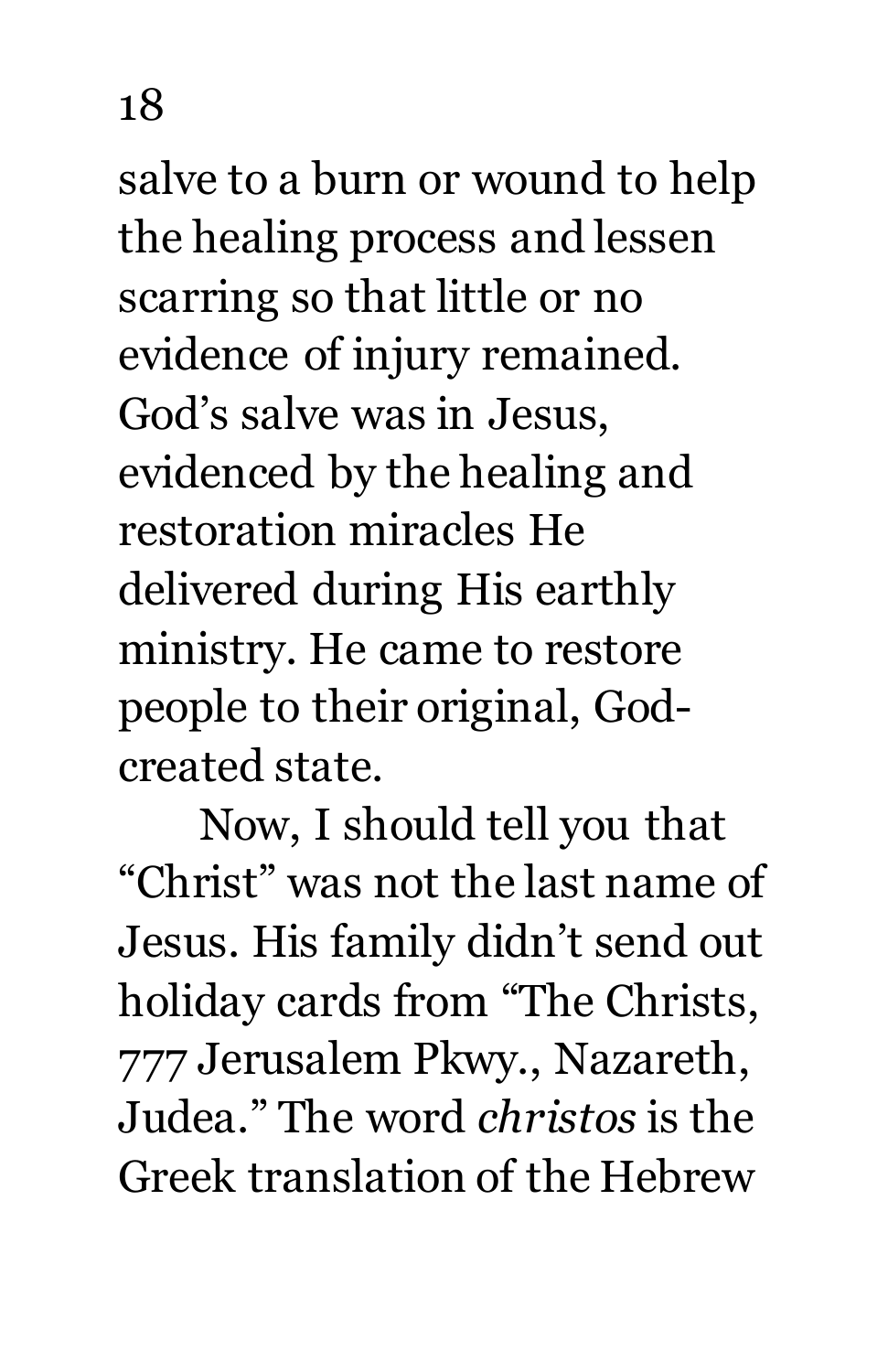word *mashiach* or "Anointed One."

In the era before Jesus was born, God's kings, prophets, and priests were anointed with oil. During such a ceremony, oil was poured over a person's head until he was covered. The physical oil was a symbol showing God's people that a particular person was under the spiritual covering of God. Under the shelter of the Holy Spirit, the anointed person lived within the Name of God—"Yahweh"—which invoked the promises God made toward His people found throughout the Bible. This has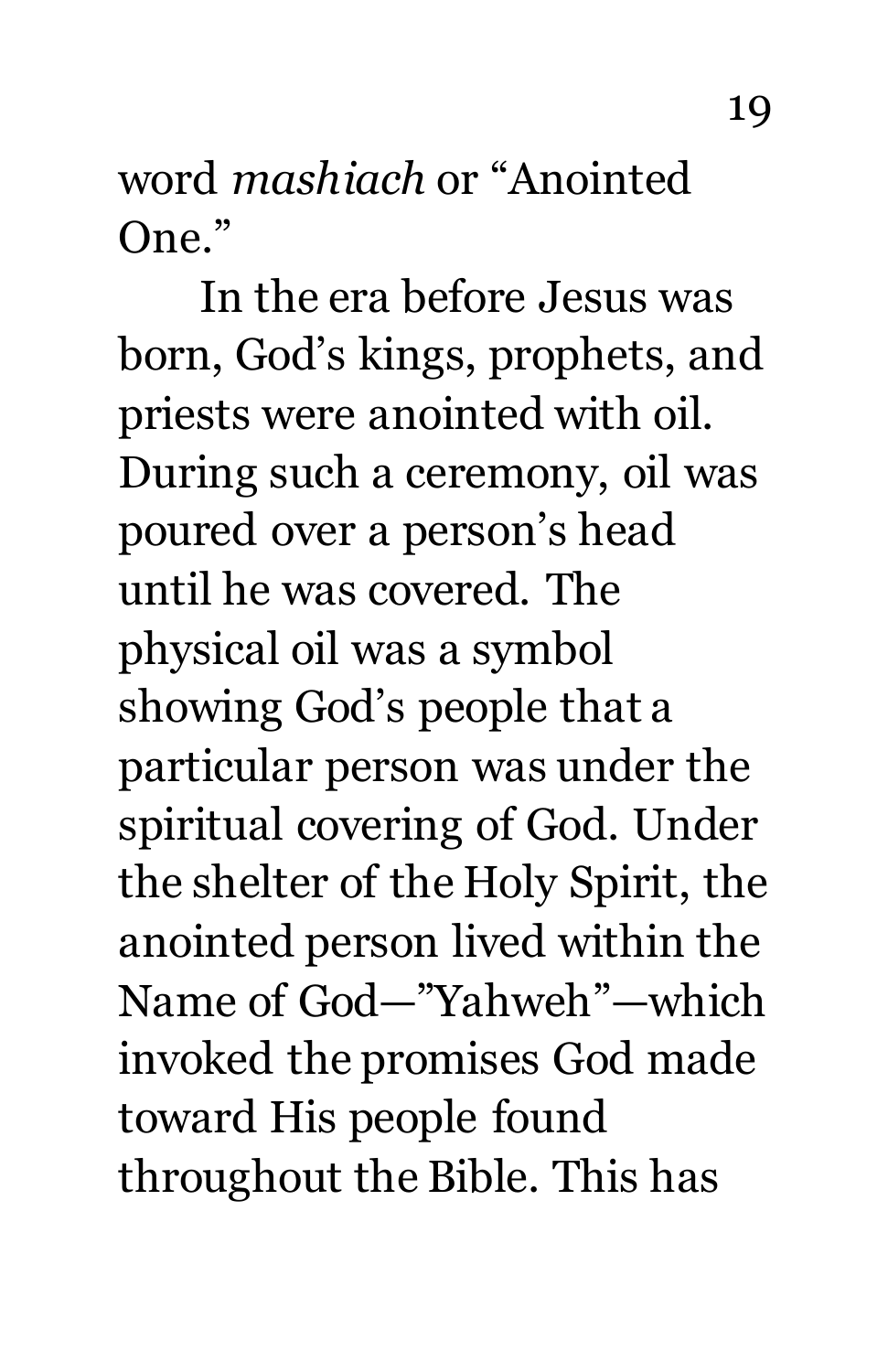been referred to in Psalm 91 as "the secret place of the Most High." The Name was so highly revered in Hebrew culture that it could not be spoken or written in full.

From their position within the Name, kings had access to the wisdom, riches, and authority of God. Prophets had access to the mind of God and brought forth His messages to His people. Priests could advocate on behalf of God's people by offering sacrifices. Those under the anointing could also call forth the power of God

20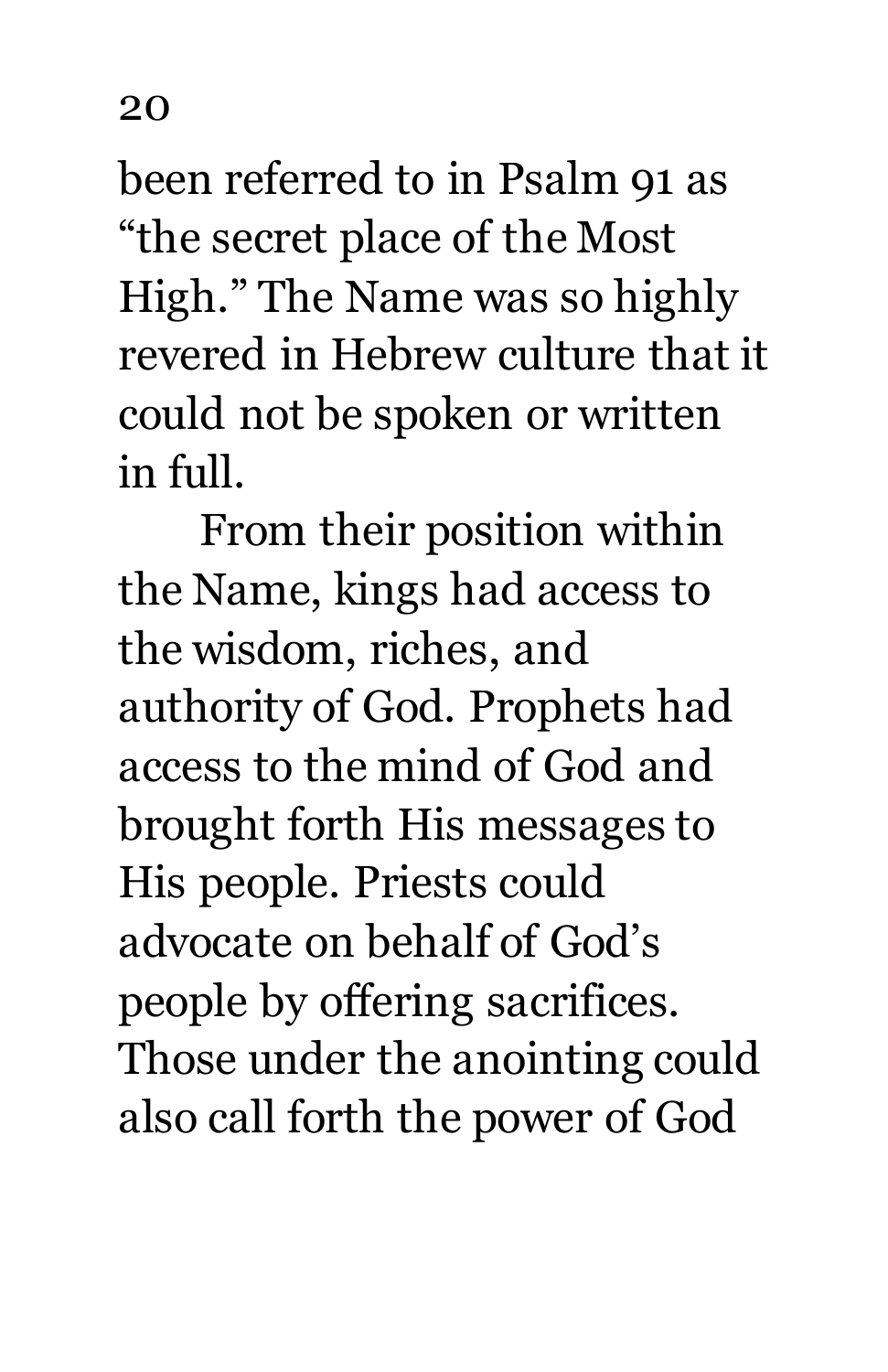to work in certain situations and execute His plans.

# **Staying in the Right Place**

As long as the anointed person stayed in the Name—by keeping all His commandments—he was protected from the evil of the world. Any breaking of commandments also broke the relationship between God and that person, throwing them back into the wastelands of Satan's Name. Such an offense necessitated a blood sacrifice to make things right again. In these cases (found in the Old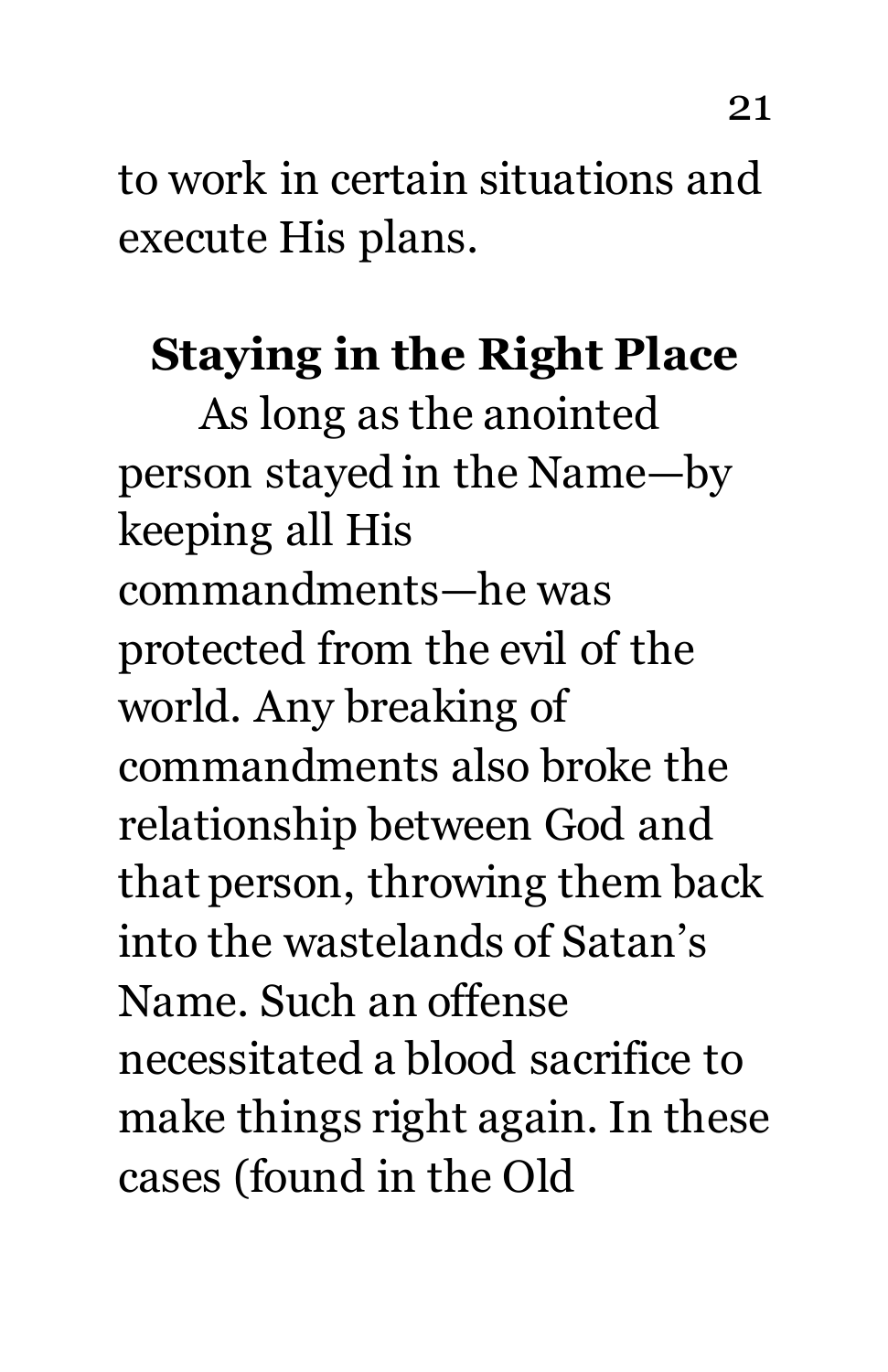Testament), people who were anointed of God had a temporary visa to the Kingdom of Heaven which could be revoked at any time.

Jesus, being God and man, established permanent citizenship in the Kingdom of Heaven. Jesus met the requirements of all the commandments, never breaking fellowship with God, His Father. However, instead of continuing in a perfect life, Jesus offered up His own perfect blood as a sacrifice, once and for all, to make up for the failures of everyone who ever lived. It was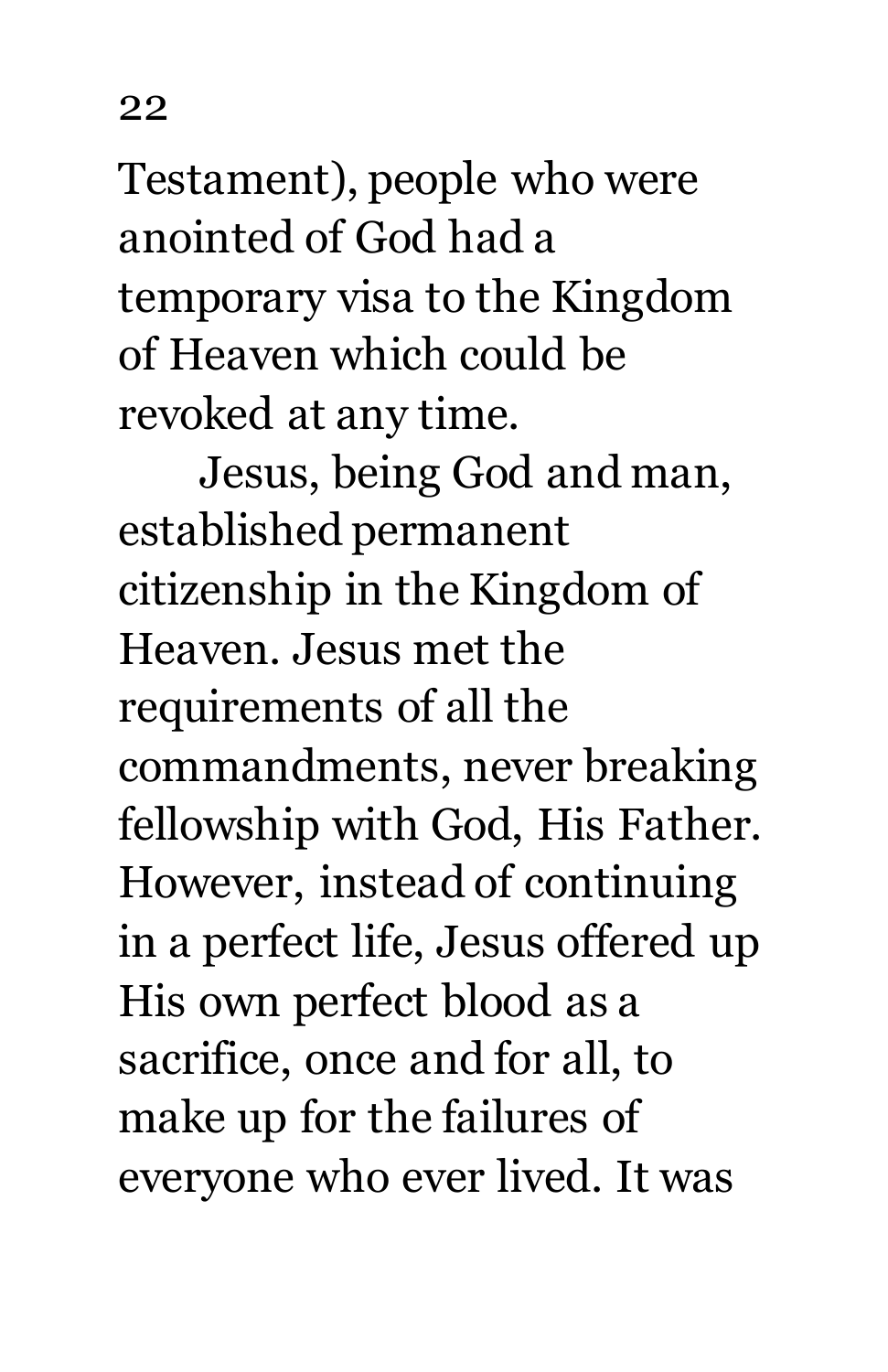an exchange whereby the Son temporarily traded His citizenship in the Kingdom of Heaven for our imprisonment in the Kingdom of Darkness in order to bring us out of captivity (Colossians 1:13).

The Holy Spirit anointing people receive once they make Jesus Lord of their lives is the equivalent of what God's kings, prophets, and priests had, only permanent. Breaking commandments does not break our spiritual relationship with God. Jesus' blood keeps us on good terms with our Father forever.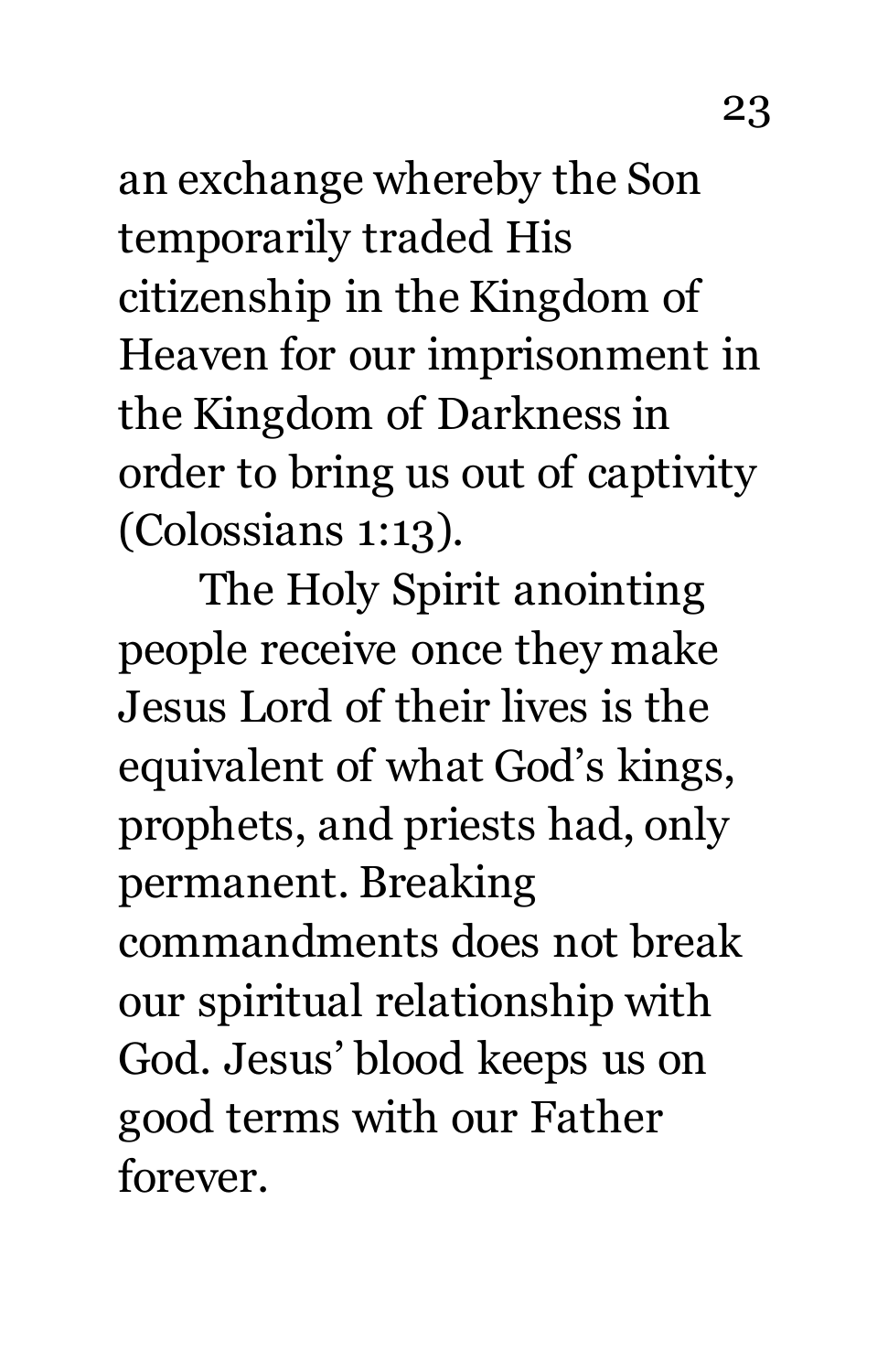The Apostle Paul often wrote about people being "in Christ Jesus." For our purposes, we can render "Christ" as "The Anointed One" or "Anointing of" and "Jesus" as "God's Original Wholeness." The phrase can be understood as "in the Anointing of God's Original Wholeness." We are permanently sheltered inside a protected place where we are as God intended us to be—just like Him.

This is the place from which we draw perfect health, soundness of mind, wisdom, and prosperity. If you read the Gospels, you'll see that people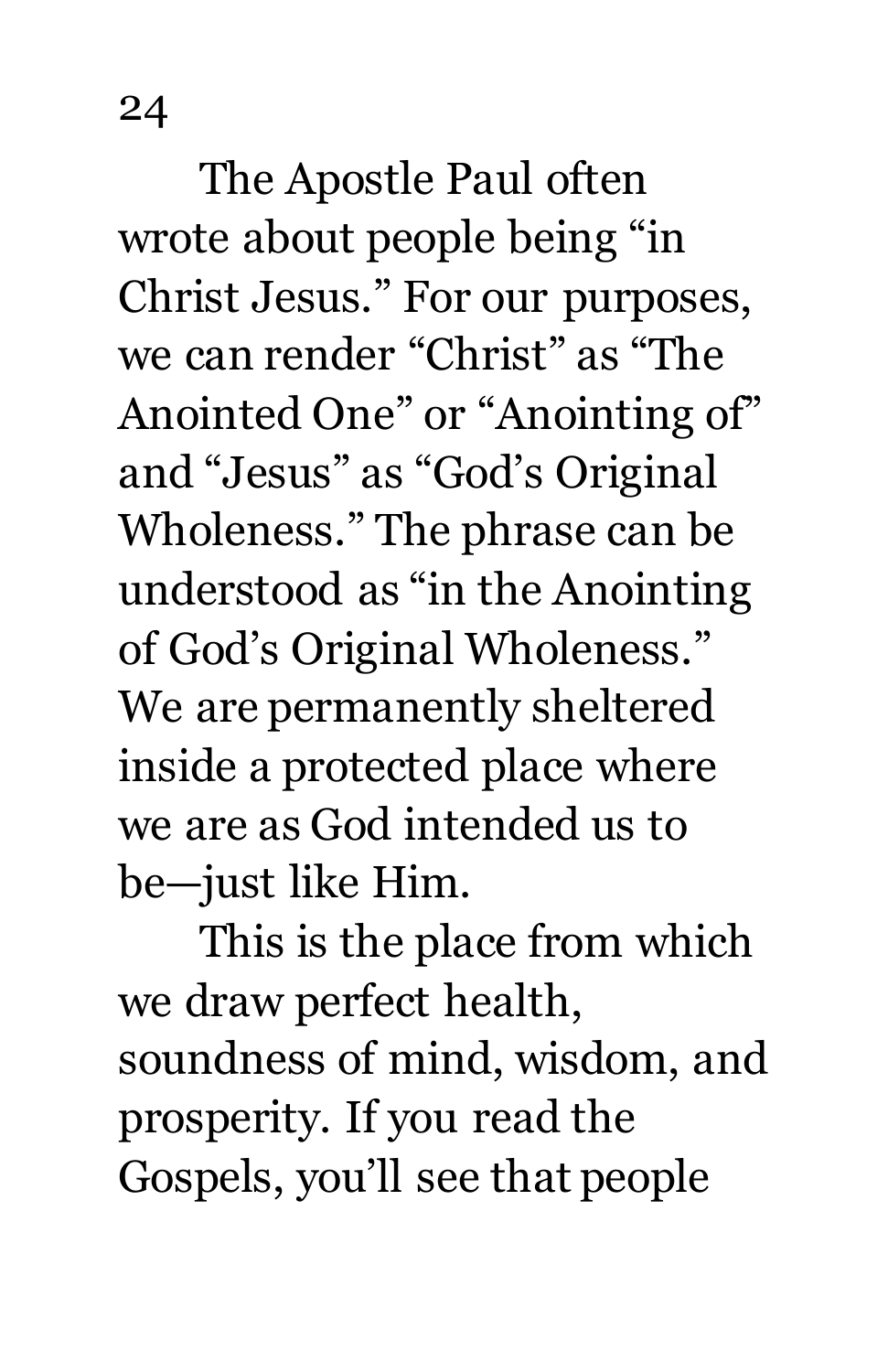were healed from physical sickness, mental issues, and emotional torment once they acknowledged Jesus as God on earth, yielding to His authority and power. They were restored to the original relationship God intended for His people and

reaped all the benefits thereof. It is from this position that we can implement God's plan for the world through our speech and actions.

# **Living in an Alien World**

These days, people have full access to God's Kingdom, but are ignorant of that reality.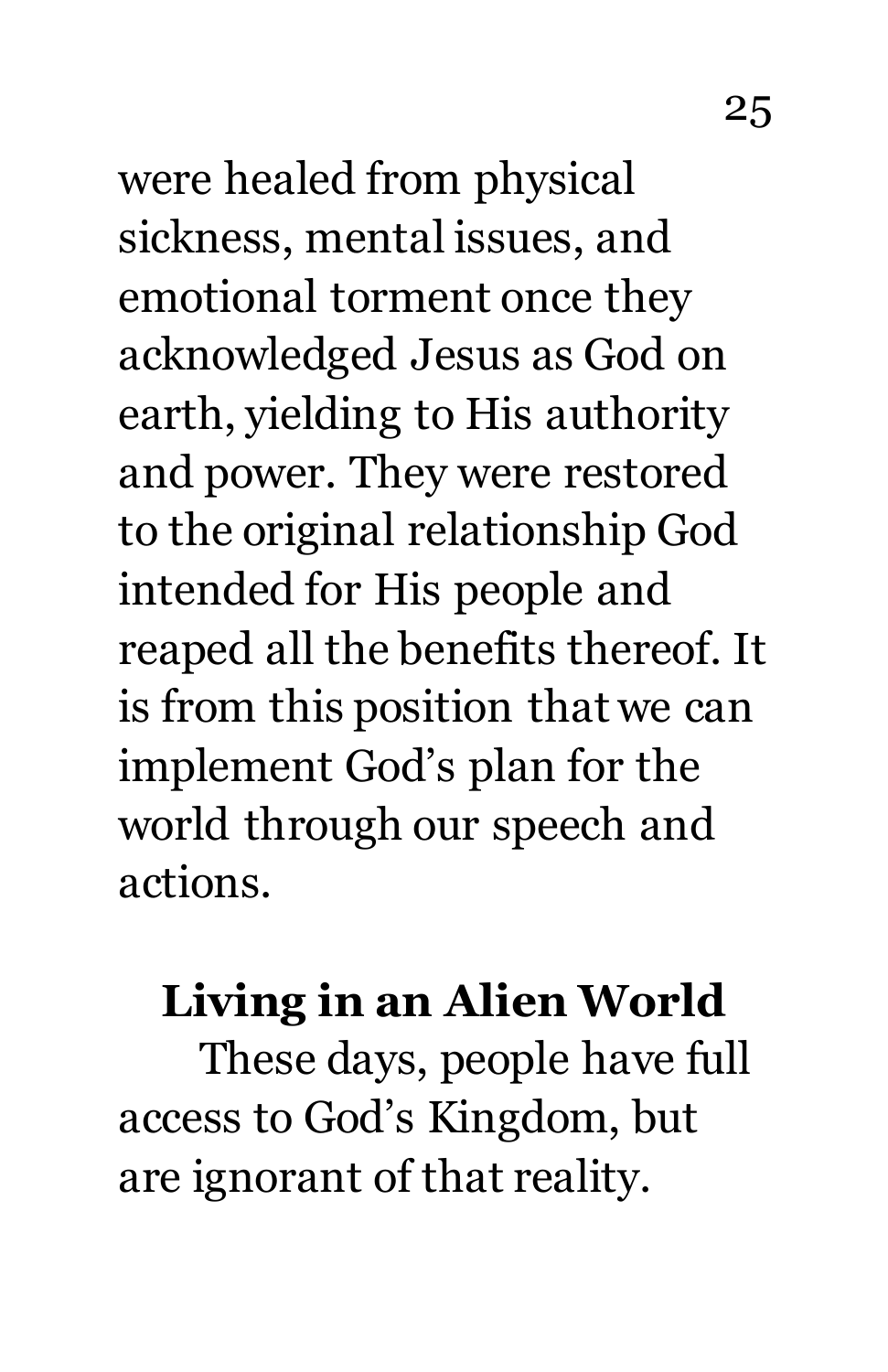Many people who believe in Jesus think in Old Testament terms by treating their residence in the Kingdom as conditional upon their behavior. In truth, the spirit of the believer has been totally joined to God's Spirit, meaning that we are as good as Jesus in God's eyes.

When people who believe in Jesus speak or act in a way—in the physical realm—that is offensive to God, they think the spiritual bond is broken. Not true. God lives inside us now and will never leave. Our spiritual selves permanently live in the Kingdom via the Name of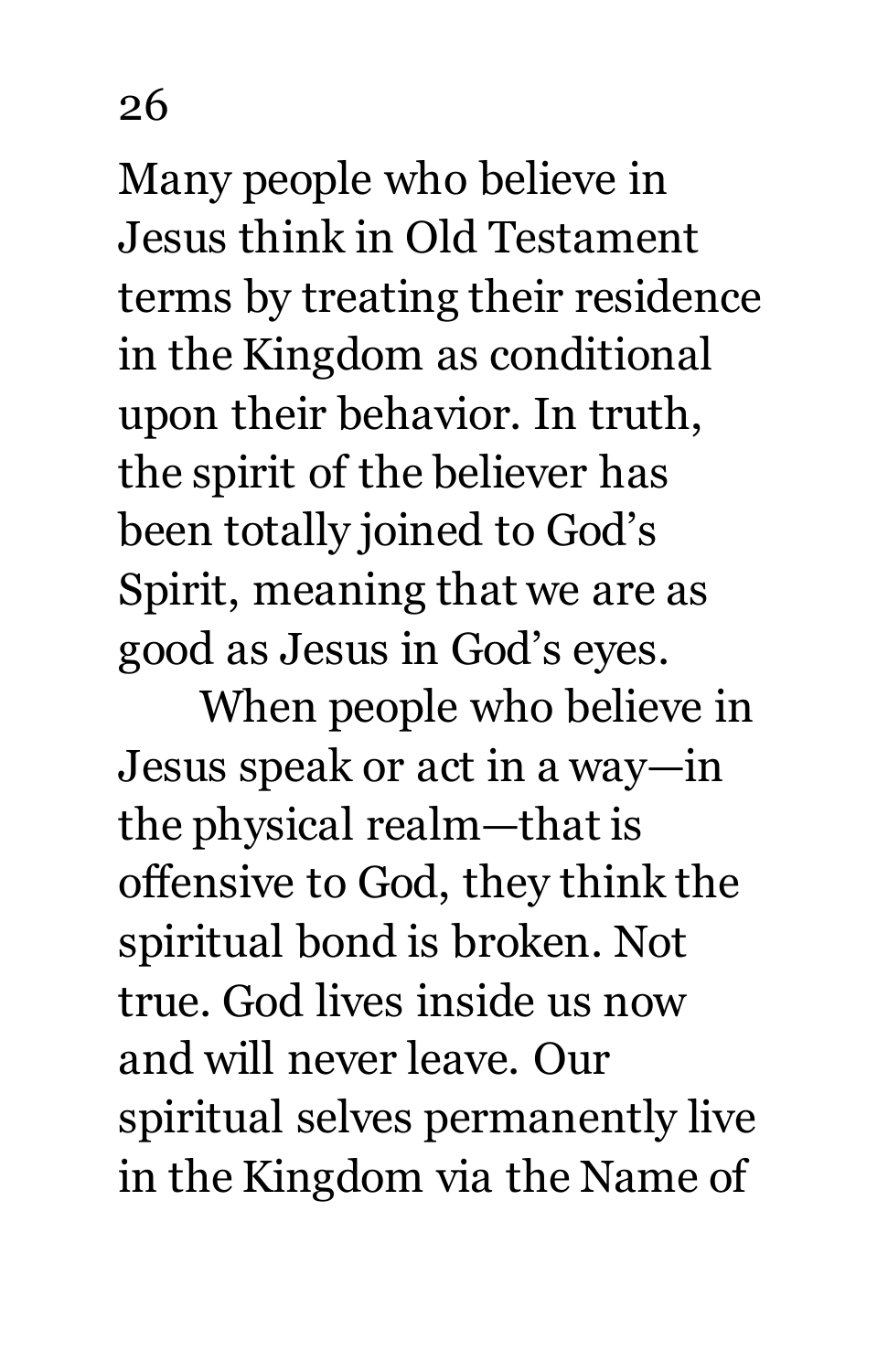Jesus. However, the parts of us that make up our physical selves—soul (mind, will, and emotions) and body—can still experience the ill effects of the Name of Satan, if we allow ourselves to be affected.

To illustrate, when people travel to outer space they must prepare to exist in an alien world. Space is a vacuum—the total lack of air pressure would be a serious problem for humans who ventured beyond the earth's atmosphere. There is no air to breathe and no heat to keep a body warm. In other words, space is a place that cannot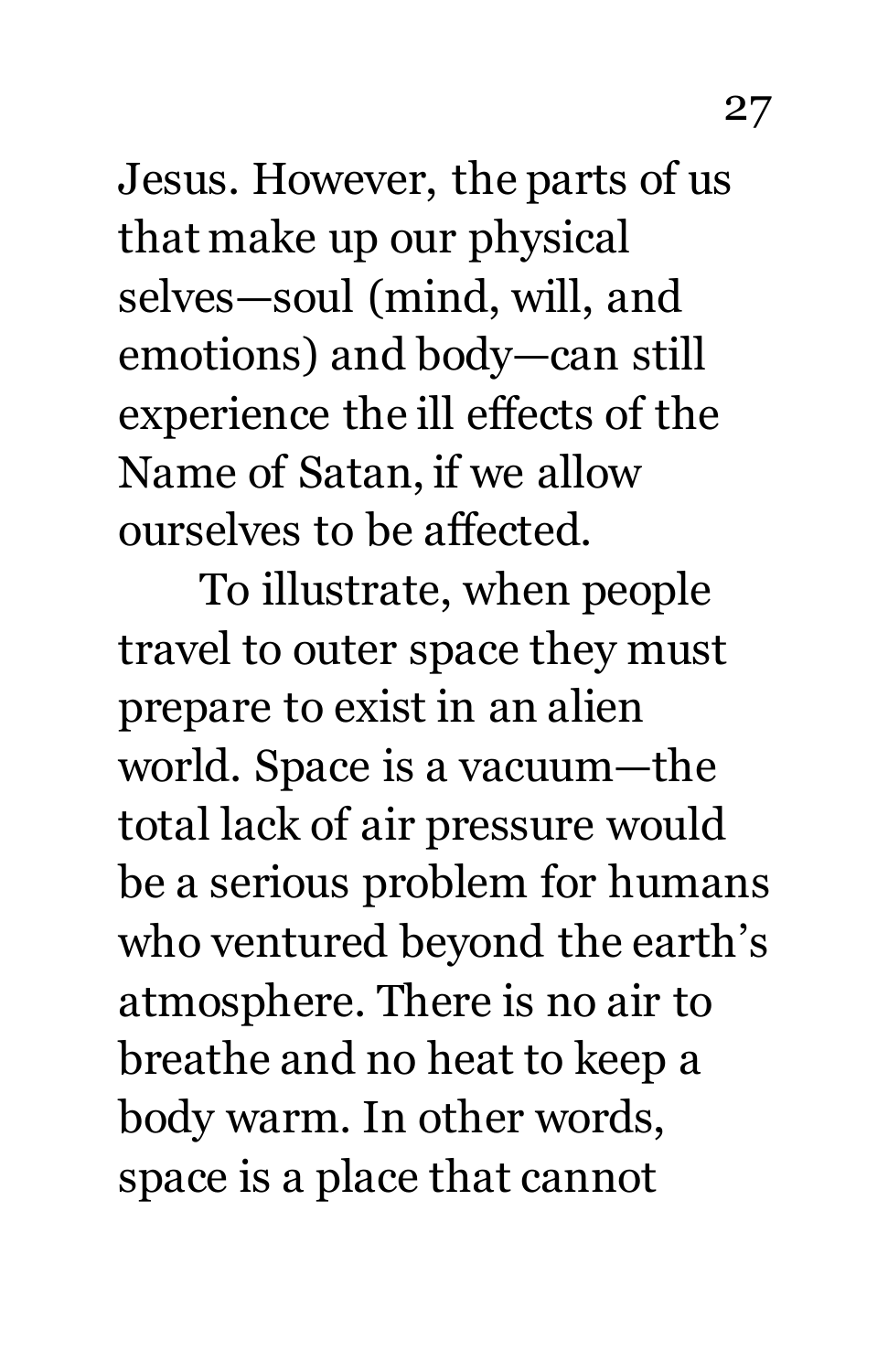support earthly life—it is a place of death.

When astronauts leave their ship to do work in outer space, they have to somehow survive in an environment totally foreign to their own. To do this, each person is placed inside a sealed suit that recreates the earth's conditions for life—air, heat, and pressure—and allows them to receive transmitted instructions for the mission. While outside the ship and inside such a suit, a person can perform most normal tasks in space they would naturally perform on earth.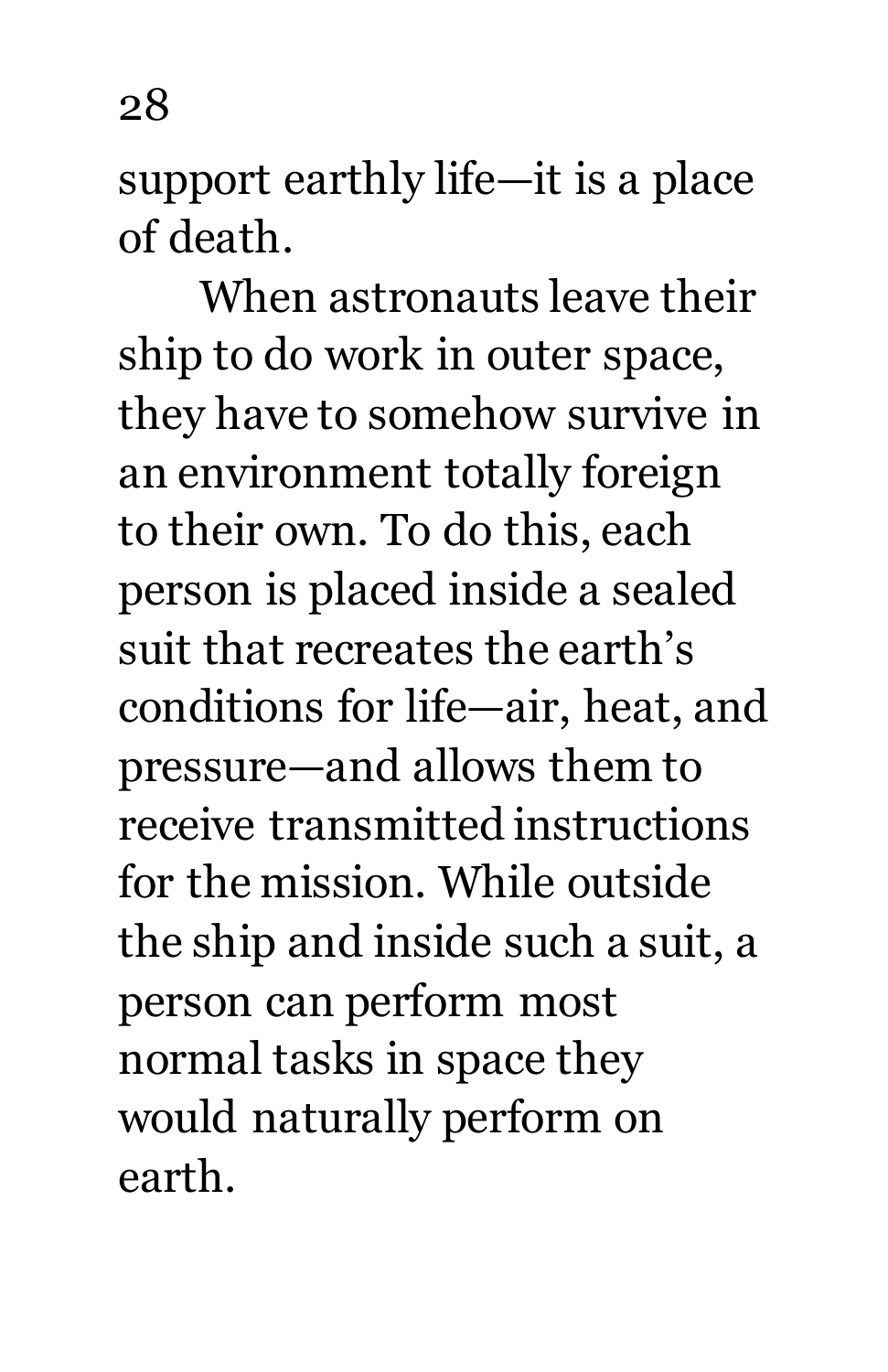As long as the astronauts stay in their suits, they'll live. It is import for astronauts to be aware of any threats to their safety in space, because their suits could become severely damaged, causing life-and-death consequences. They must stay away from sharp objects or avoid aggressive contact with the structures around them. Any rip or tear could be deadly because it opens the way for the air, heat, and pressure inside to escape, exposing that person to the vacuum of space. A person could die while still in his suit because he did not protect himself from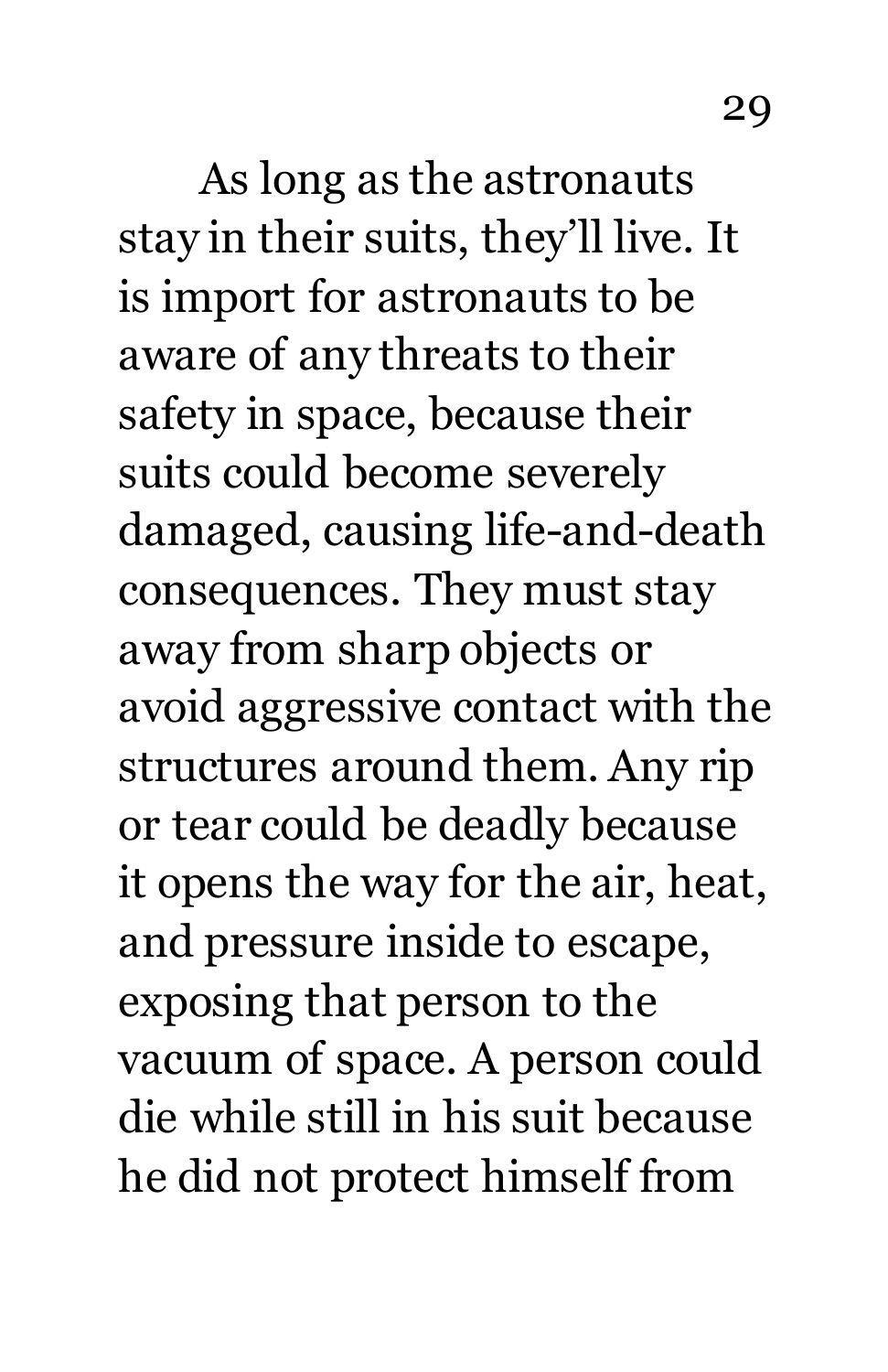danger—he opened the door for death to come inside.

The Name of Jesus is the suit that allows us to take the wholeness of the God's life wherever we go. However, if we yield to sin, we can still experience sickness and death. It all depends on how sensitive we are to the Holy Spirit.

#### **It's Your Choice**

The Holy Spirit empowers people to follow God's commands, if they're willing to listen to His guidance and accept His overcoming strength. People outside of the Name of Jesus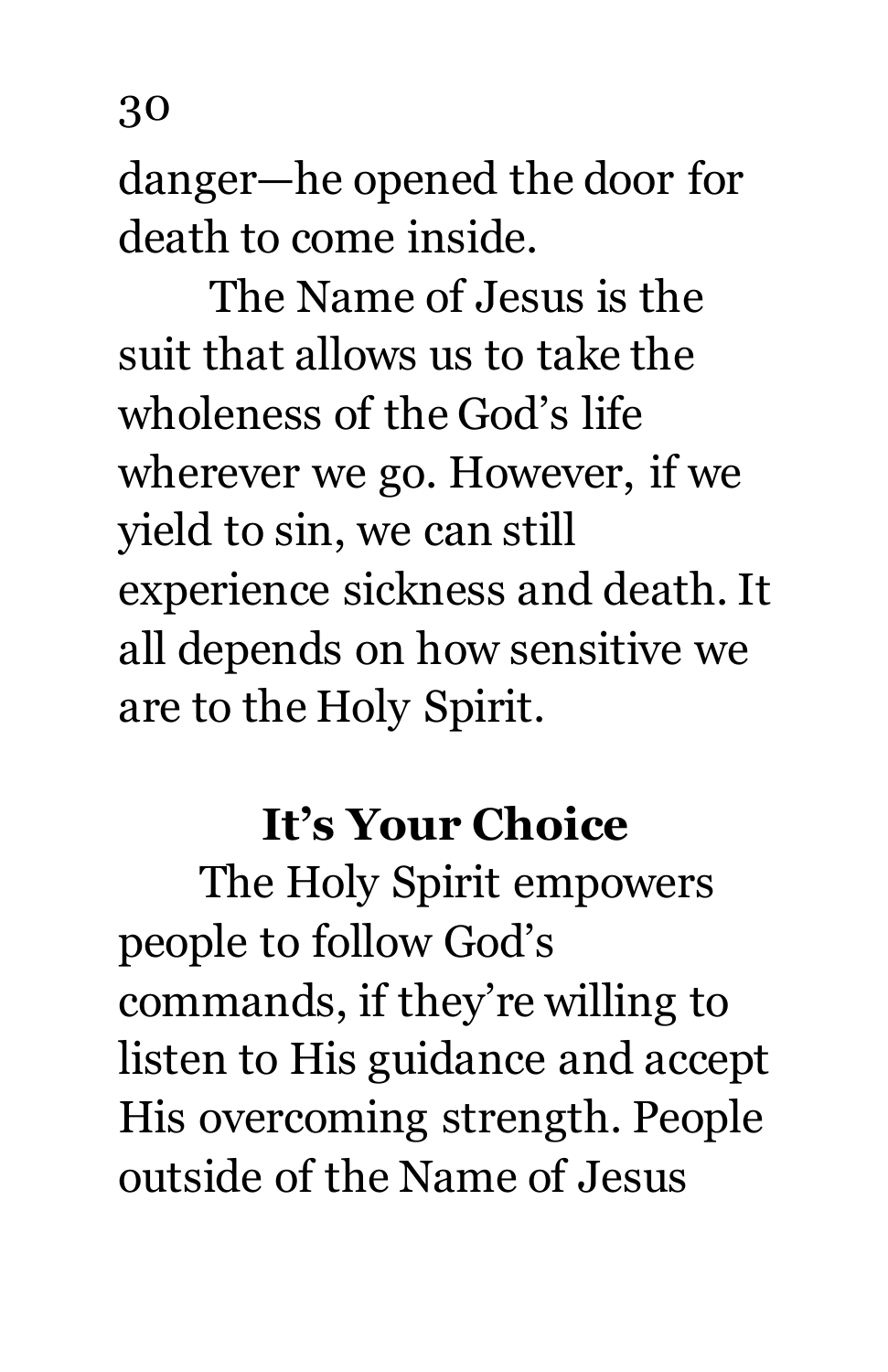don't have the Spirit and, instead, are driven by their urges to speak and act against God—if not explicitly, certainly implicitly.

Those within the Name of Jesus are free to choose their words and actions. If they let the Spirit lead, they'll receive wisdom, make good decisions, and prosper. If they choose to follow the same rationale as those outside of Jesus, they open the door physical, mental, emotional, and financial disaster—perhaps not all at once, but "the wages of sin is death" (Rom. 6:23).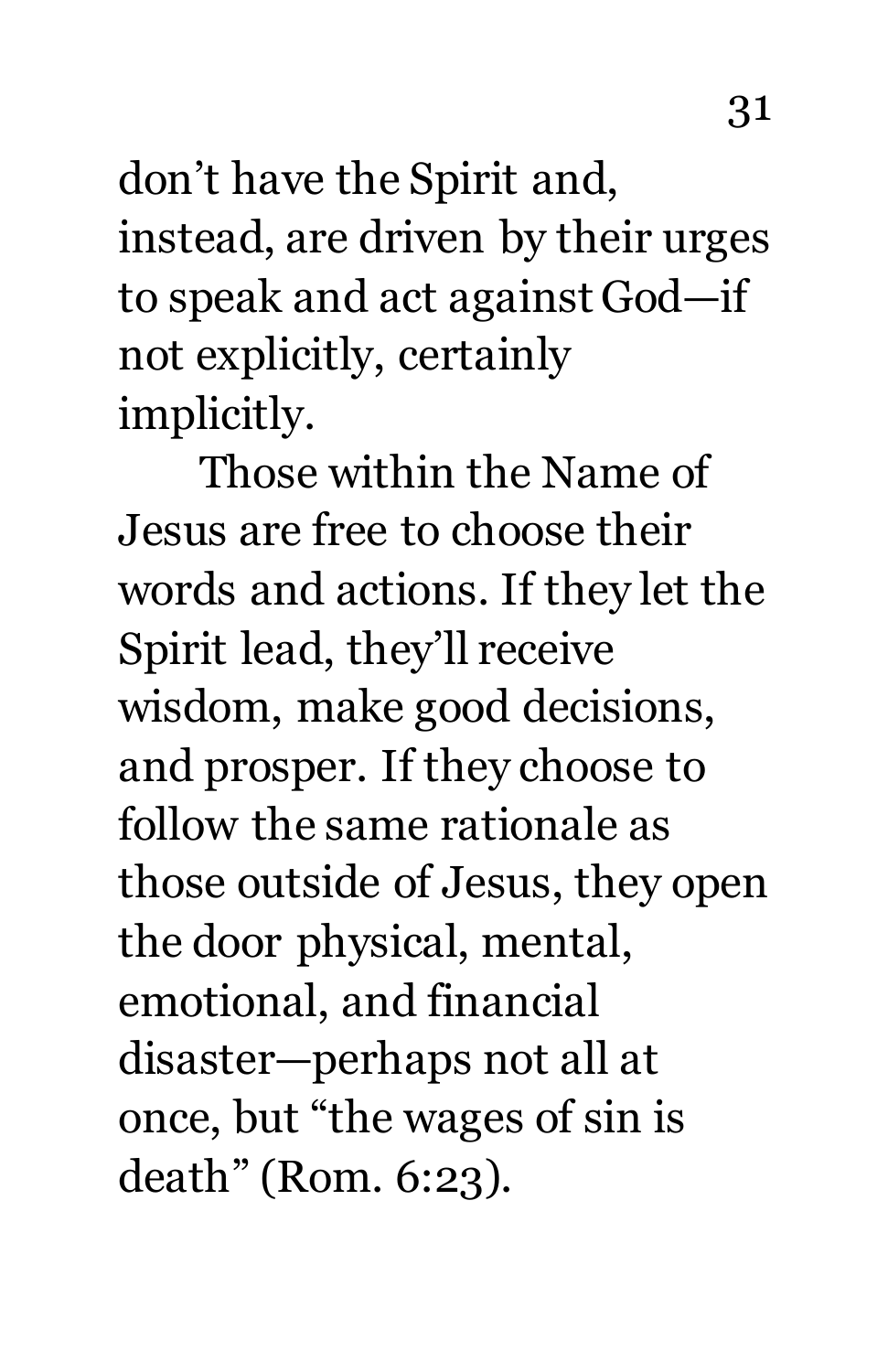A person can believe in Jesus, have the Holy Spirit, and spiritually live within the Name of Jesus, but be just as helpless as someone who doesn't know God. Ignoring the Spirit, exposing yourself to Satan's traps, and making poor choices contrary to God's demands can leave a believer just as sick, broke, and depressed as anyone else.

I should be clear here: Spiritually, you're still just as righteous as Jesus, no matter your decisions and actions. If you believe in Jesus, you can expect to spend eternity with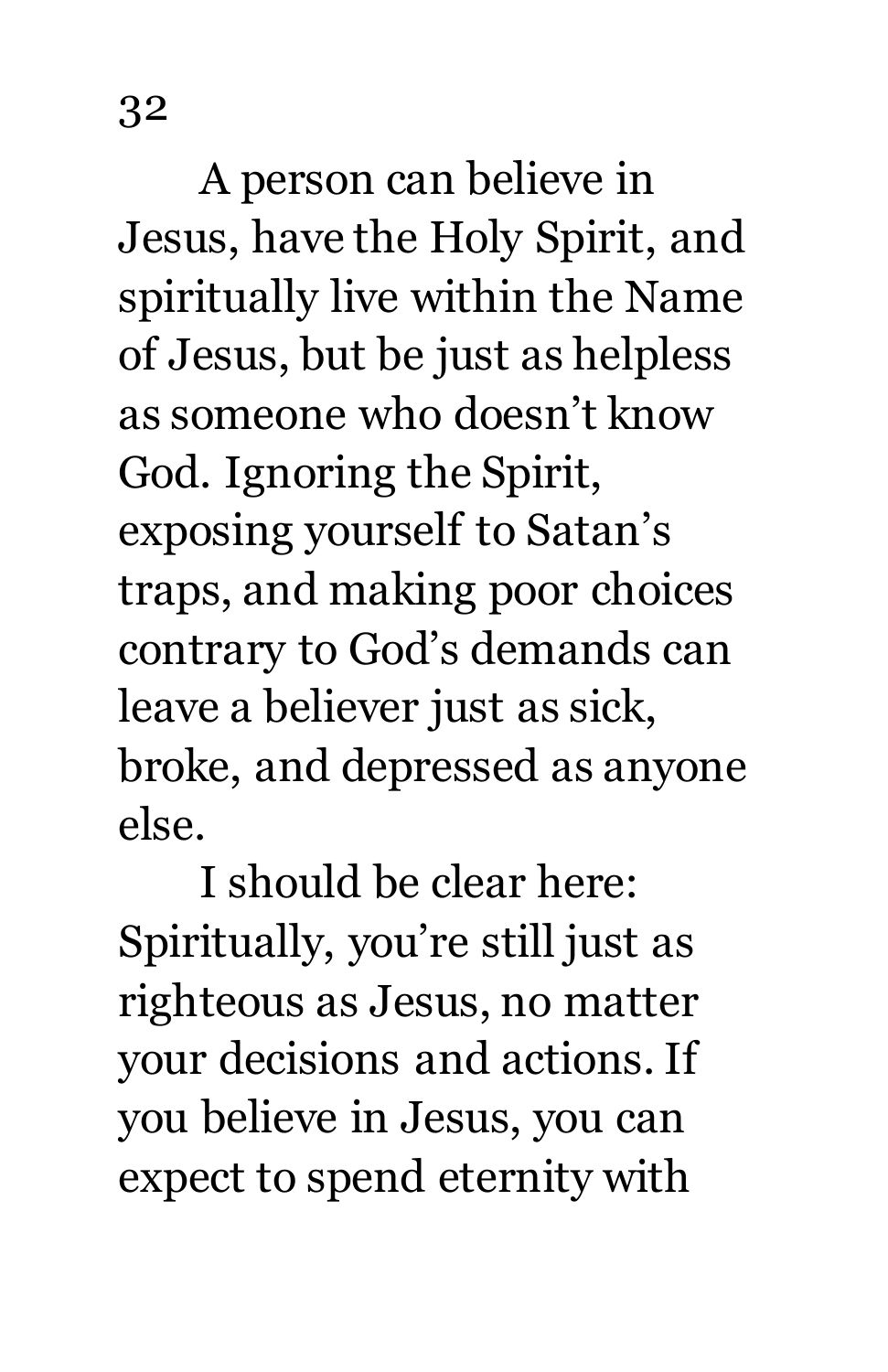God. If you are foolish with your body and soul, you'll get to eternity that much quicker and miss out on all God had for you in this world.

The Name of Jesus is the protective barrier that, if used correctly, can protect you from sickness, disease, psychosis, and emotional pain. It can also be a space that poverty, hunger, and worry can't penetrate. You can stay within the space where you exist in God's Original Wholeness—secure, empowered,

and fulfilled

God created you to carry out a specific plan. If your earthly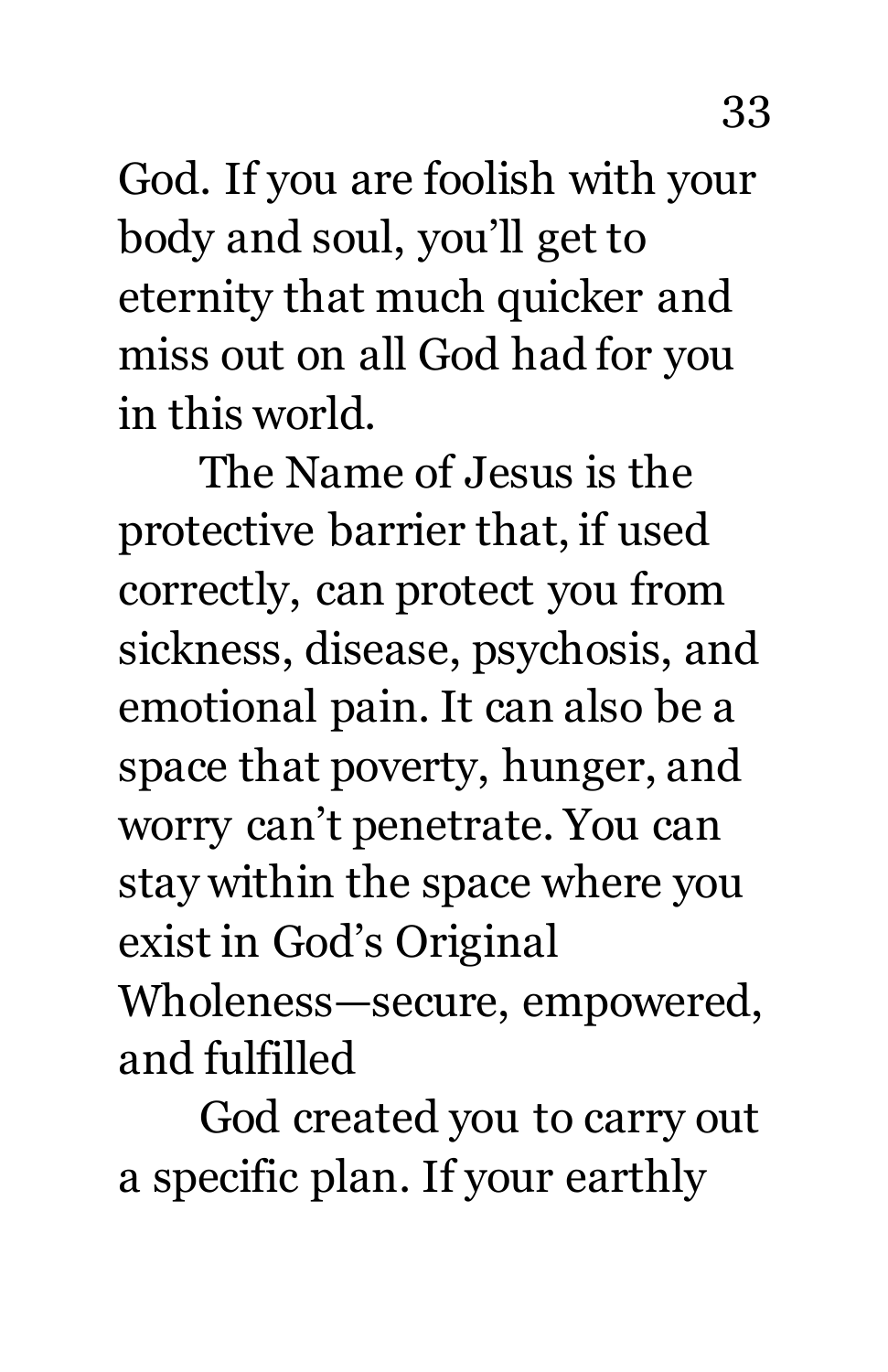life is cut short because you made foolish choices, didn't exercise your authority, and didn't act like a citizen of the Kingdom, others will pay the consequences. There are millions of sick and dying people who could receive God's healing through you. The depressed and oppressed are seeking deliverance. The poor are looking for plenty.

If you want to move into the Name of Jesus, just say out loud, or however you can express yourself, that Jesus Christ is Lord and that He rose from the dead (defeating Satan). By doing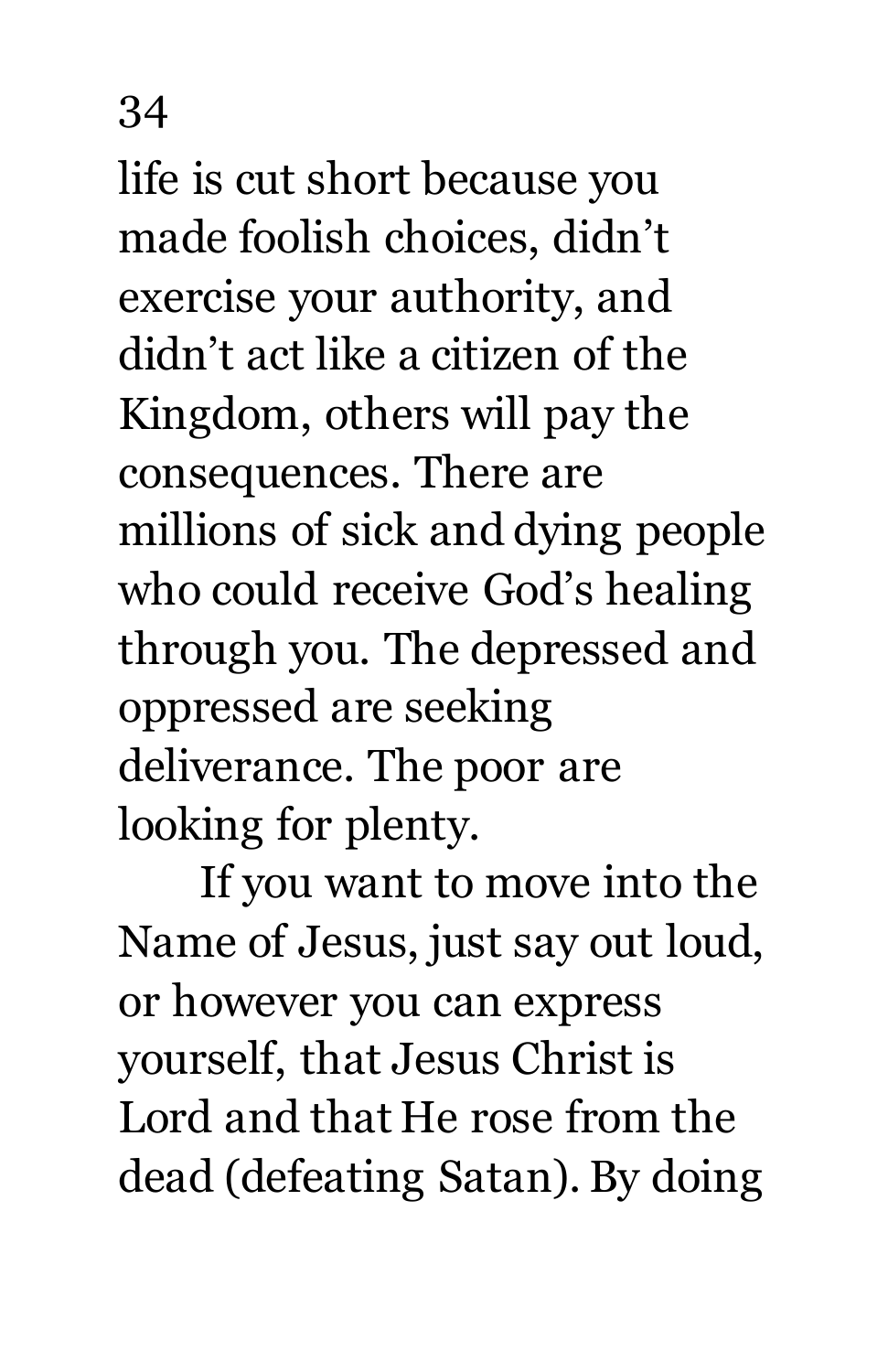so, you are saying that you believe in your heart that what God says is true and you're saying the same thing He already said—God's Original Wholeness is restored and Satan has no power. Be ready to live as a person who is healthy, full of joy, in a right mind, and

successful.

If you already believe in Jesus, take the Anointing of God's Original Wholeness, to those who need it most. You have a new name—Jesus Christ—through the Anointing. Bring that joy and freedom to others by being a powerful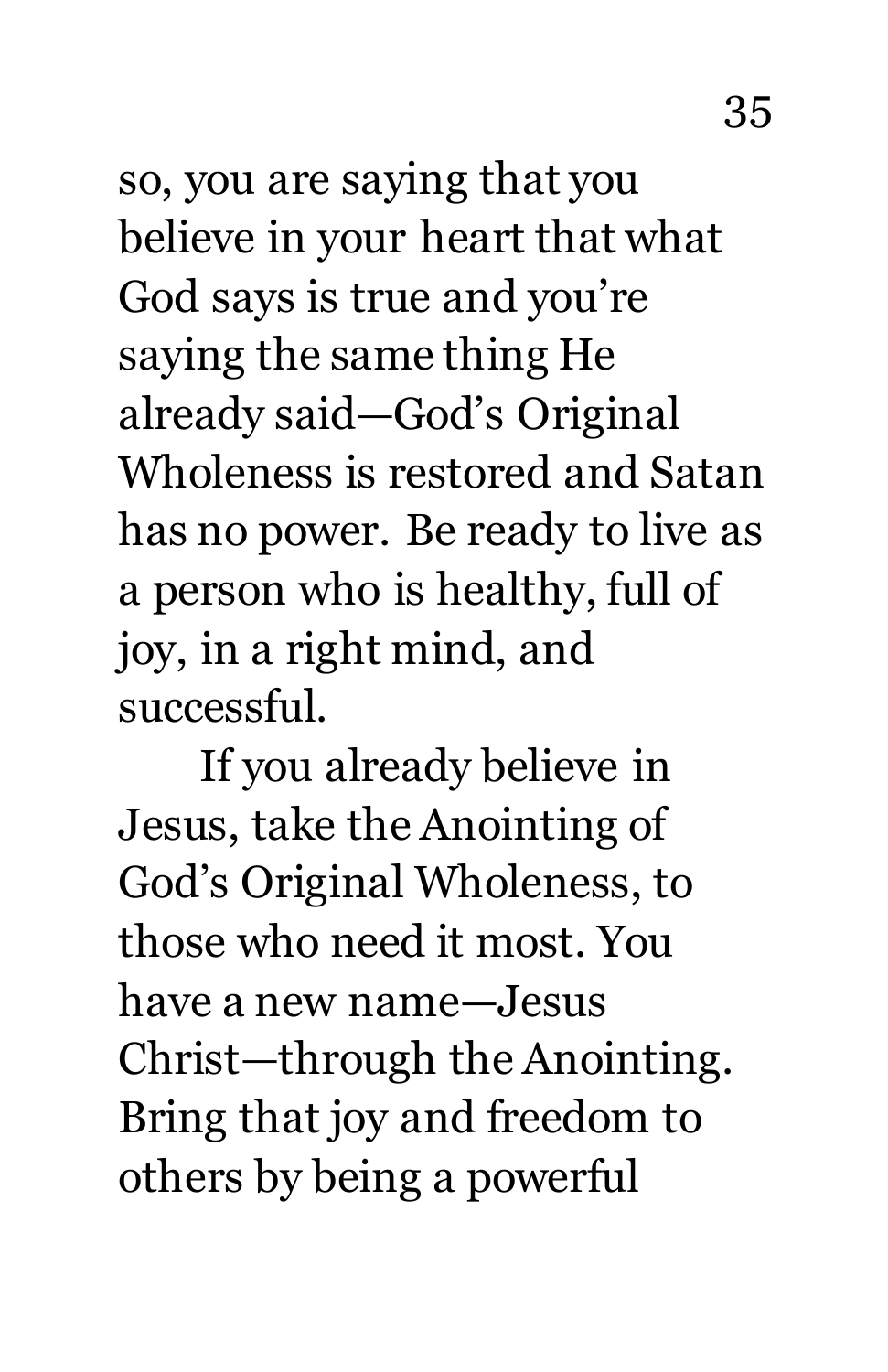ambassador in a land that needs liberating.

As Jesus told us, His friends:

*All power is given unto me in (the spiritual realm) and in earth. Go … and teach all nations, (immerse) them in the name of the Father, … the Son, and of the Holy Ghost: Teaching them to observe all things … I have commanded you: and … I am with you always, even unto the end of the world. (This is something you can count on).* –Matthew 28:18-20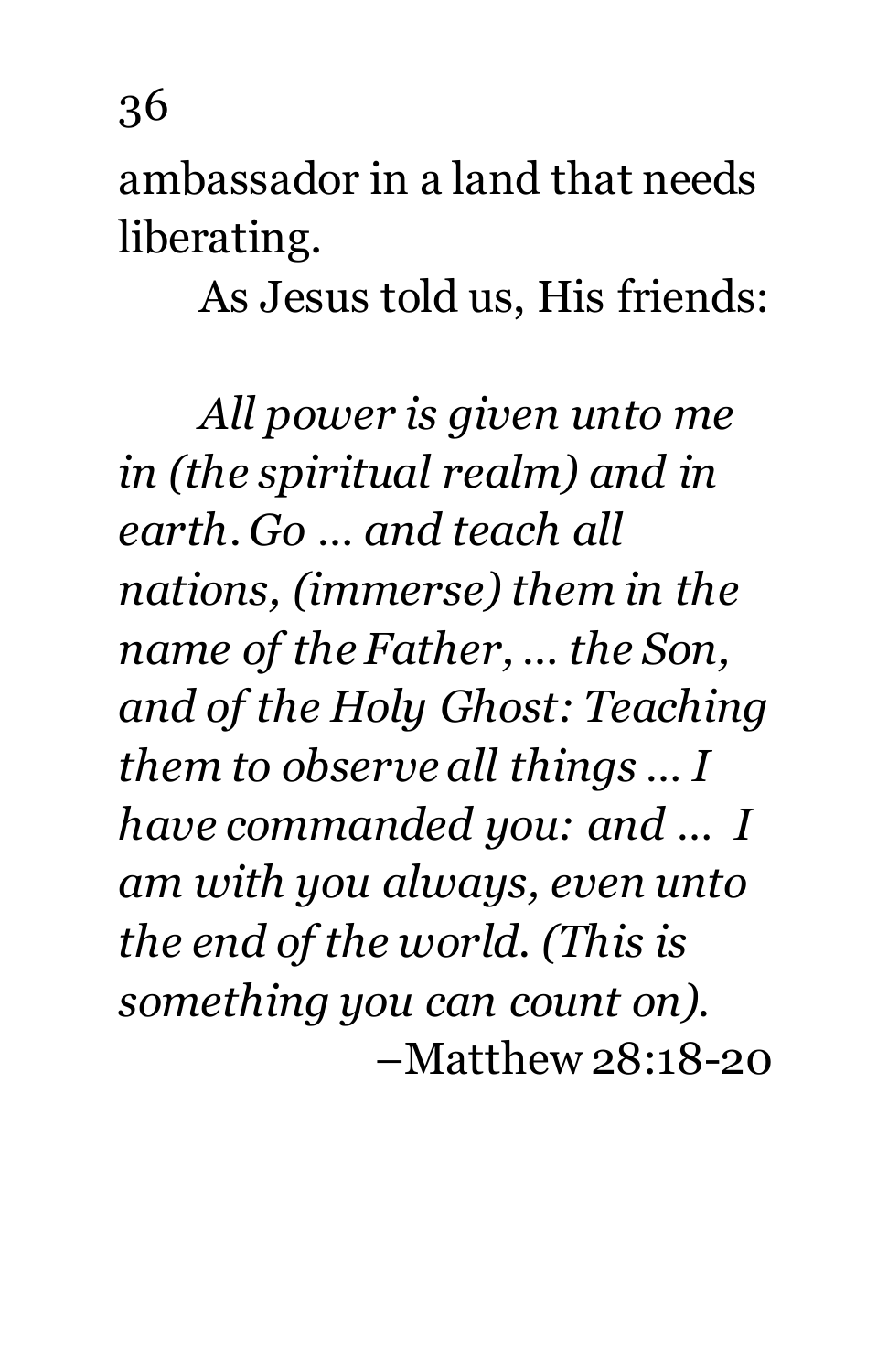### **About the Author**



Bryce L. Pico is a gifted writer and teacher who is called to help people understand what they believe, why they

believe, and how their beliefs shape their lives. He hopes to empower others to discover their God-given talents and individual purpose in building God's Kingdom. Bryce is a former journalist and educator, having earned a graduate degree in history. He is vice president of Life Abundant Ministries. Learn more at www.life-abundant.org.